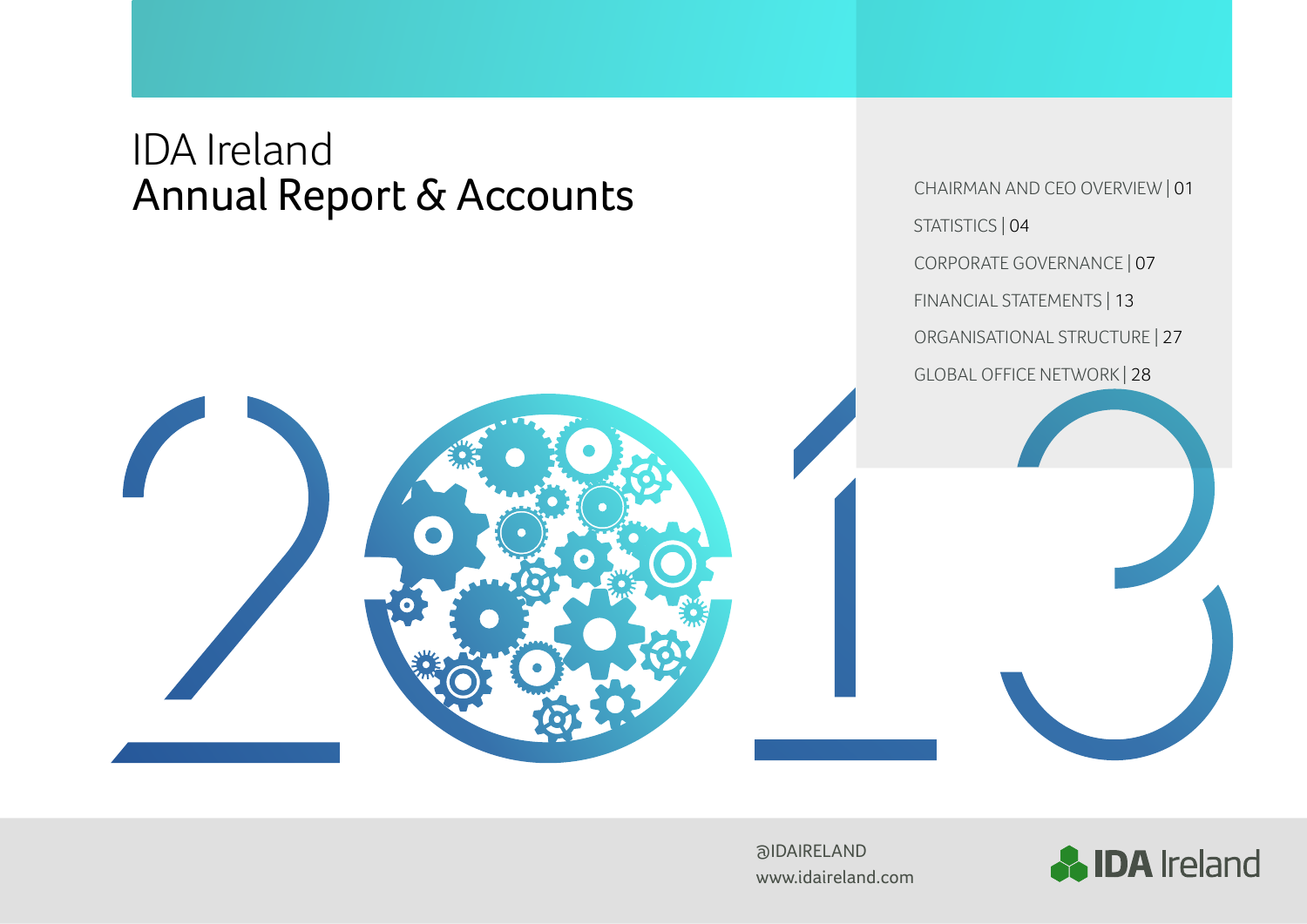# Chairman & CEO Overview

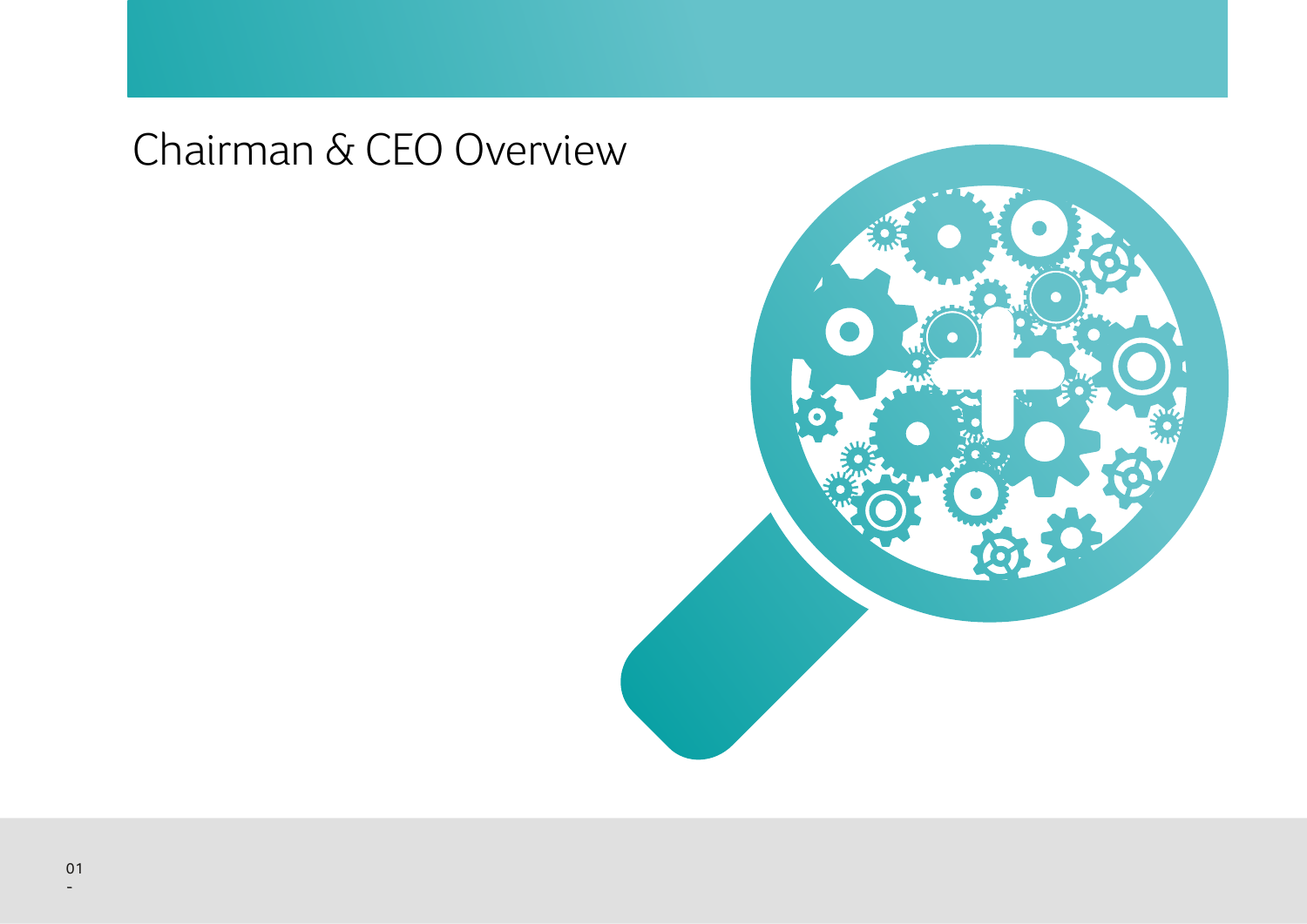## Chairman & CEO Overview

## Ireland's Value Proposition Continues to Deliver

Ireland's value proposition to global investors and corporates continues to resonate, and proof of this can be seen in the strong FDI results in 2013.

These results were very much building on successful results achieved through the difficult years of the financial crisis.

IDA Ireland client companies created 13,367 new jobs in 2013, with a net increase in employment of 7,071, one of the highest levels of job creation in over a decade. Total employment at IDA client companies now stands at 161,112 people, the highest level in the history of IDA Ireland. There was a record total of 164 investments, up 14% on 2012. Some 78 new companies invested in Ireland for the first time in 2013, up 18% on 2012.

The value proposition that helped deliver these results is made up of talent, track record, technology and corporate tax - the so-called 4 Ts. This proposition is constantly evolving and has to meet the ever-changing expectations of investors. In some cases inward investors and location consultants use 15 separate categories to score the propositions of individual countries, but the four key pillars listed remain crucial in any investment decision.

During 2013 those four key advantages delivered for Ireland once again, with a dynamic range of companies choosing to locate in Ireland, while companies already located here focused on transforming and expanding their operations.

The strong job creation performance took place against a particularly challenging European economic environment, but leaves IDA firmly on track to fulfil and exceed employment and investment targets set under its *Horizon 2020* strategy (http://bit.ly/1c7eQLR). IDA's job creation performance also forms a key part of the Action Plan on Jobs, driven by the Department of Jobs, Enterprise & Innovation.

While the employment generated during the year is of vital importance, the quality of the investments Ireland attracts also matters. In late 2013 the IBM 2013 Global Location Trends report ranked Ireland first in the world for inward investment by quality and value; first in Europe for the number of investment jobs per capita and second globally for the number of investment jobs per capita.

Ireland's unique value proposition to global companies was a key driver of these trends. However one challenge is to maintain cost competitiveness across all the sectors where Ireland has built a strong presence.

There were notable investment highlights across a range of sectors in 2013. In the ICT sector Ireland had strong wins from Qualcomm, Symantec, Hewlett Packard, McAfee, Huawei, Fireeye, Microsoft, EMC, while in digital media there were investments from Twitter, Facebook, Yahoo, Trip Advisor, Airbnb and Groupon.



IDA has also developed a buoyant emerging business division, and in 2013 there were investments from Etsy, Zendesk, Quantcast, Squarespace and Qualtrix.

Life sciences investments were also buoyant during 2013 with Jazz Pharmaceuticals, Regeneron, Alexion and Aspen among projects won for Ireland. IDA's financial services won several projects for Ireland, among them Deutsche Bank, OmniPay and Zurich.

#### **Europe**

While US inward investment into Ireland remains hugely important, geographic diversity is central to Ireland's FDI objectives. In that context, it was welcome to see so many European companies opting to locate investments in Ireland during 2013. Among these were Novartis, Zurich, Sanofi and Deutsche Bank.

It was particularly gratifying to see European companies making these investments, when one considers how flat the European economy was in 2013.

However while pan-European consolidation by major companies is ongoing, Ireland sees opportunities in these trends and several companies have chosen Ireland as the location for their pan-European activities.

### **Regional Policy**

IDA is firmly committed to a wide dispersal of FDI employment throughout Ireland's regions and during 2013 there were project wins including Nypro (Waterford), Sanofi (Waterford) Cook Medical (Limerick), Overstock (Sligo), National Pen (Dundalk), Alexion (Athlone), Vistakon (Limerick), Regeneron (Limerick) and Ebay (Dundalk).

Meeting regional targets IDA set under Horizon 2020 has been challenging, but IDA continues to promote all of Ireland's regional locations in the international marketplace. For example IDA now markets each region of Ireland individually online and works with local stakeholders to build a compelling proposition for each region. A partnership approach with local stakeholders is core to IDA's regional work.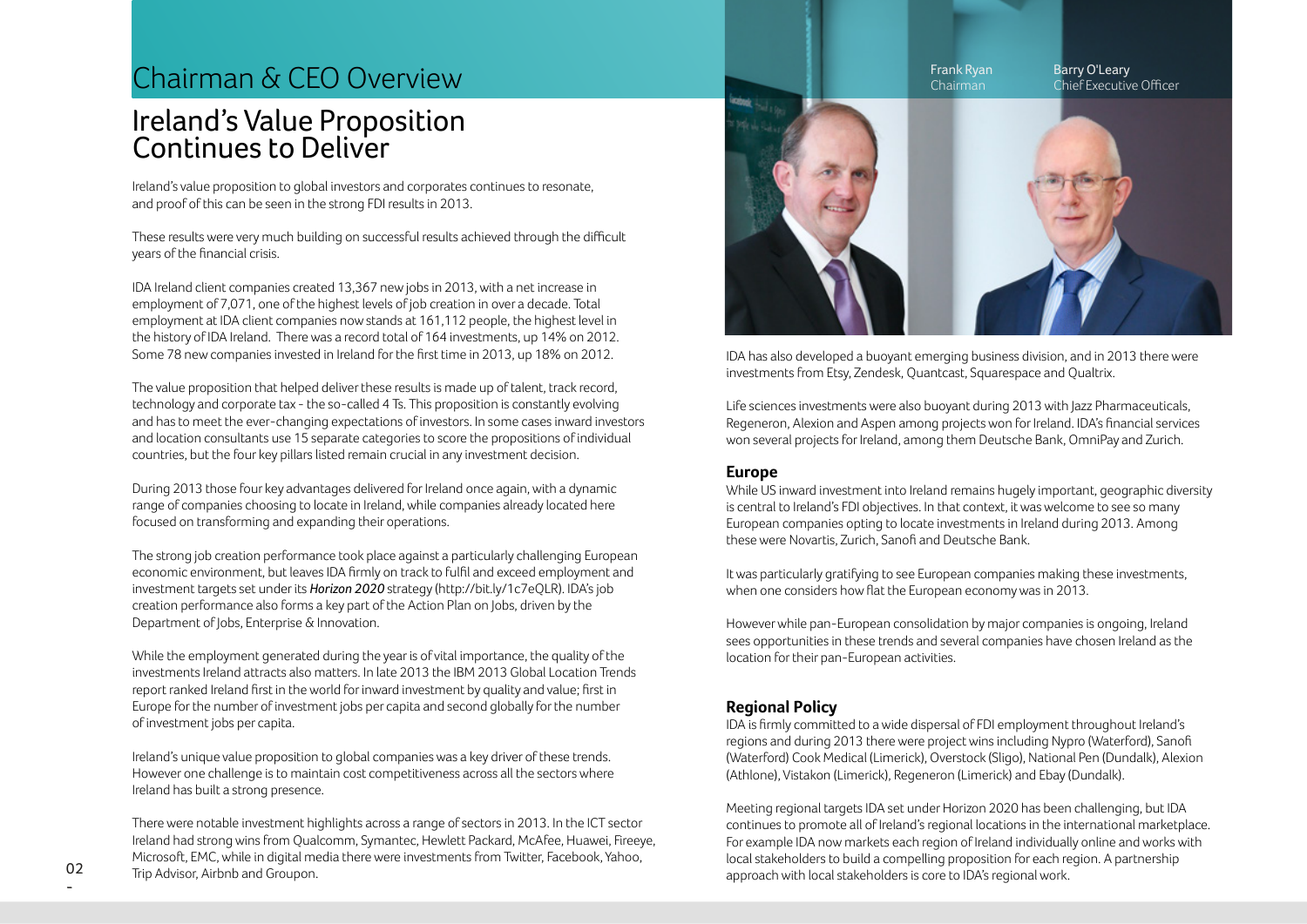## Chairman & CEO Overview

As the year closed IDA - with support from the Department of Jobs, Enterprise & Innovation was embarking on plans to build advanced manufacturing facilities in Waterford and Athlone and office space in Letterkenny in order to enhance further the attractions of these regions. At the end of 2013, 55 companies transferred from Shannon Development to IDA Ireland. These companies employ 5,072 people and bring IDA's baseline client employment number to 166,184.

#### **Property**

Along with the four Ts mentioned earlier, property is also becoming a highly important part of the Irish value proposition. Available property solutions can be the difference between winning and losing a project for Ireland. As a result all stakeholders, public and private, need to continue working together to ensure there is sufficient suitable property available for inwards investors in the years ahead.

While the available property is needed for companies themselves, the construction of property for FDI purposes also generates significant economic spin-offs, particularly for a construction industry which has experienced some difficult years. There was a strong take-up of property in 2013 as signalled in 2012 IDA statements.

#### **IDA Strategy**

IDA works on multiple time cycles, converting short term business opportunities, but also taking more strategic long term decisions that generate business over longer periods. Our global marketing focus revolves around short, medium and long term targets. Some companies make a decision to locate in Ireland over several months, whereas in other cases it can take as much as 20 years.

IDA's global marketing teams help firms evolve and transform their operations. Often a company that locates in Ireland in a particular year, can look radically different a decade later. IDA tries to aid this process by providing support for technology uplift, skills uplift, process improvements, R&D and energy efficiency.

This aim of driving company transformation was a key focus of our *Horizon 2020* strategy and again in 2013 this work paid dividends for both Ireland and the companies involved.

### **Staff and Stakeholders:**

The IDA team was instrumental in achieving the results in 2013 and their work is strongly acknowledged by the Chief Executive and Chairman. In particular we would like to pay tribute to the professionalism, commitment and dedication of staff in winning FDI for Ireland.

Like other public sector organisations, IDA staff have delivered for Ireland at a time when resources have been under pressure and economic challenges ever present. Despite this, the staff at IDA continue to be proud ambassadors for the country at home and abroad.

To achieve the results outlined in this annual report, IDA relies on a deep network of stakeholders in the wider government system and across the public sector. We would like to acknowledge in particular An Taoiseach, Enda Kenny TD; the Minister for Jobs, Enterprise & Innovation, Richard Bruton TD; the Minister for Finance, Michael Noonan TD amongst others, all of whom give their time generously to IDA for overseas marketing trips.

IDA also works closely with the Department of Foreign Affairs and its embassy network, and our sister agencies Enterprise Ireland, Science Foundation Ireland, Solas and Forfas. IDA also notes the valuable contribution of Ireland's universities, Institutes of Technology and NAMA, which works regularly with IDA's property division.

We would also like to acknowledge the service to IDA and the IDA Board from former Chairman Liam O'Mahony, and also acknowledge the work of director Henry McGarvey whose term on the Board ended during 2013.

#### **Outlook:**

As outlined earlier, Ireland's proposition continues to be attractive to global corporates. However in order to build on the success of 2013 and previous years, that proposition needs to be constantly refreshed. Contrary to some commentary, tax is only one driver of inward investment into Ireland.

Nevertheless Ireland's corporate tax regime must remain competitive and it is likely that as corporate tax reform efforts gather pace, Ireland will be among the winners from this process. This is because Ireland has a close alignment between economic substance (employees, capital investment etc) and tax, not present in some other jurisdictions.

As the year ended, economic trends continued to be challenging, particularly in Europe. However, Ireland successfully exited the 'troika' lending programme during 2013 and this was a significant economic milestone, both in Europe and further afield.

The economic environment is still challenging, but IDA continues working to make a strong contribution to Ireland's economic recovery. IDA will continue to seek out new opportunities in 2014 across a range of sectors, and by concentrating on further developing Ireland's value proposition, FDI flows into Ireland will continue to grow.

Frank Ryan Chairman

Samytheary

Barry O'Leary Chief Executive Officer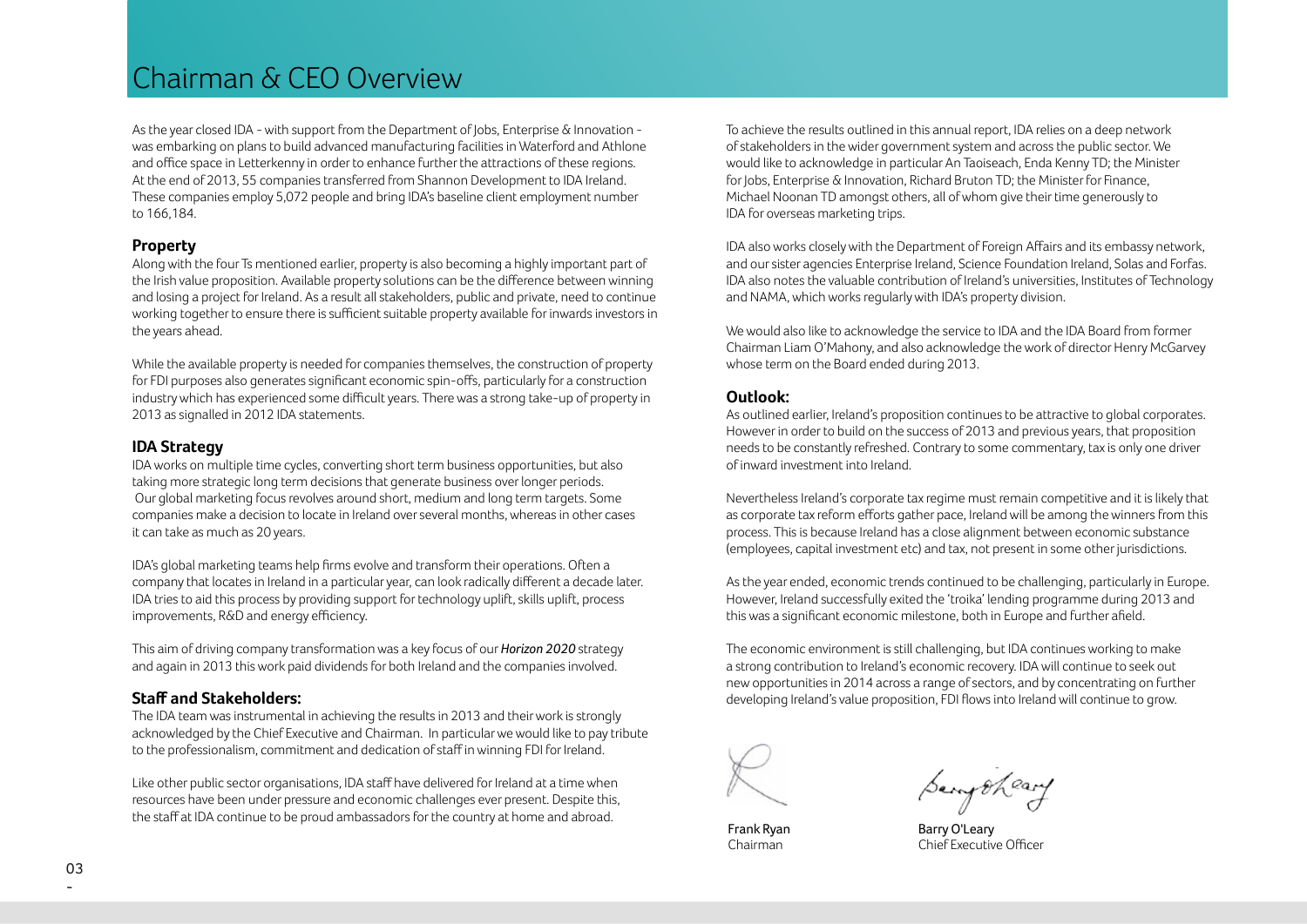Statistics

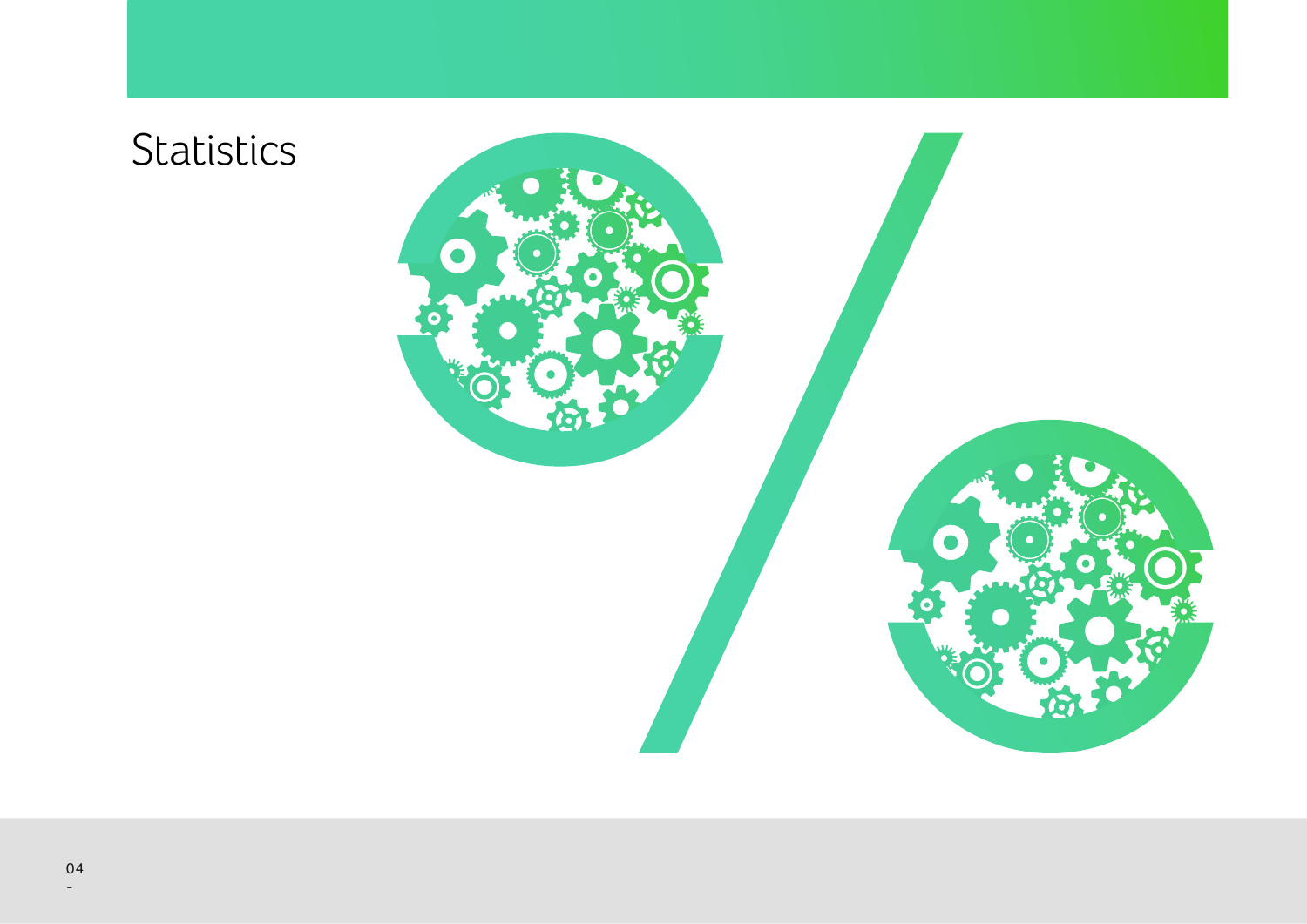## **Statistics**

#### **IDA Ireland Indicators**

| <b>Indicator</b>                                          | <b>2013 Value</b>   |
|-----------------------------------------------------------|---------------------|
| Total No. of Investments Approved                         | 164                 |
| No. of Greenfield Projects                                | 78                  |
| No. of Expansion Projects                                 | 59                  |
| No. of Research, Development & Innovation Projects        | 27                  |
| Investment in Research, Development & Innovation Projects | €467m               |
| % of Investments Located Outside Dublin and Cork          | 30%                 |
| % of Jobs Approved Outside Dublin and Cork                | 35%                 |
| % Jobs Approved with Salaries in excess of $£35,000$      | 76%                 |
| Average Salary in New Investments                         | €45,770             |
| Annual Corporate Tax Payments of IDA Client Companies     | €2.8bn <sup>*</sup> |
| Total R&D inhouse Expenditure                             | €1.3bn <sup>*</sup> |

### **Origin of IDA Ireland Supported Companies 2013**

| Origin               | <b>No. of Companies</b> | <b>Total Employment*</b> |
|----------------------|-------------------------|--------------------------|
| <b>United States</b> | 577                     | 118,367                  |
| Germany              | 99                      | 10,496                   |
| United Kingdom       | 99                      | 6,259                    |
| <b>France</b>        | 48                      | 5,177                    |
| Rest of Europe       | 123                     | 8,561                    |
| Rest of World        | 152                     | 12,252                   |
| Total                | 1,098                   | 161,112                  |

**Source:** Forfás Annual Employment Survey 2013

**Note:** \*Includes full-time, part-time and temporary employees.

**Note:** \*Corporation Tax and R&D expenditure data refers to 2012

| <b>Economic Impact of IDA Ireland Supported Companies</b> |         |         |         |                       |  |  |  |
|-----------------------------------------------------------|---------|---------|---------|-----------------------|--|--|--|
| 2009                                                      | 2010    | 2011    | 2012    | % change<br>2011-2012 |  |  |  |
| 104,633                                                   | 108,843 | 119,280 | 125,026 | 4.8%                  |  |  |  |
| 100,923                                                   | 104,897 | 115,231 | 120,834 | 4.9%                  |  |  |  |
|                                                           |         |         |         |                       |  |  |  |
| 17,803                                                    | 17.783  | 19.748  | 20.818  | 5.4%                  |  |  |  |
|                                                           |         |         |         |                       |  |  |  |
| 7,442                                                     | 7.398   | 7.780   | 8.072   | 3.8%                  |  |  |  |
| 1,602                                                     | 1.638   | 1.912   | 2.364   | 23.6%                 |  |  |  |
| 8,760                                                     | 8,747   | 10,056  | 10,381  | 3.2%                  |  |  |  |
|                                                           |         |         |         |                       |  |  |  |
| 17%                                                       | 16.3%   | 16.6%   | 16.7%   |                       |  |  |  |
|                                                           |         |         |         |                       |  |  |  |

**Source:** Based on the Annual Business Survey of Economic Impact, co-ordinated by Forfás and administered by Insight Statistical Consulting.

**Note 1:** The survey is based on manufacturing and internationally traded services companies with 10 or more employees (excluding regulated financial services companies). **Note 2:** Results are based on companies responding to the survey in 2013 (grossed-up to reflect non-respondents). Results can vary from previous estimates due to revisions made by companies and differences in the base of respondents from one survey period to the next.

#### **Total Employment by Region in IDA Ireland Supported Companies**

| Area / Region                                  | 2009             | 2010             | 2011             | 2012             |                  | 2013 % change<br>2012/2013 |
|------------------------------------------------|------------------|------------------|------------------|------------------|------------------|----------------------------|
| <b>Border</b><br>North-West<br>North-East      | 5,261<br>3,098   | 5,113<br>2,899   | 5,318<br>2,977   | 5,199<br>3,271   | 5,159<br>3,799   | $-0.7\%$<br>+16.14%        |
| West & Mid-West<br>West<br>Mid-West            | 13,435<br>8,221  | 13,877<br>7,974  | 15,730<br>8,160  | 16,447<br>8,690  | 17,343<br>8,936  | +5.4%<br>$+2.8%$           |
| <b>Midlands &amp; East</b><br>Midlands<br>East | 4,804<br>67,183  | 4,499<br>68,183  | 4,564<br>71,723  | 4,829<br>75,804  | 4,812<br>80,152  | $-0.3%$<br>+5.7%           |
| South<br>South-West<br>South-East              | 24,044<br>13,087 | 25,461<br>12,945 | 26,435<br>11,932 | 27,818<br>11,983 | 28,992<br>11,919 | +4.2%<br>$-0.5%$           |
| <b>IDA Ireland</b>                             | 139,133          | 140,951          | 146,839          | 154,041          | 161,112          | +4.6%                      |

**Source:** Forfás Annual Employment Survey 2013

**Note:** Includes part-time, temporary and short-term contract employees.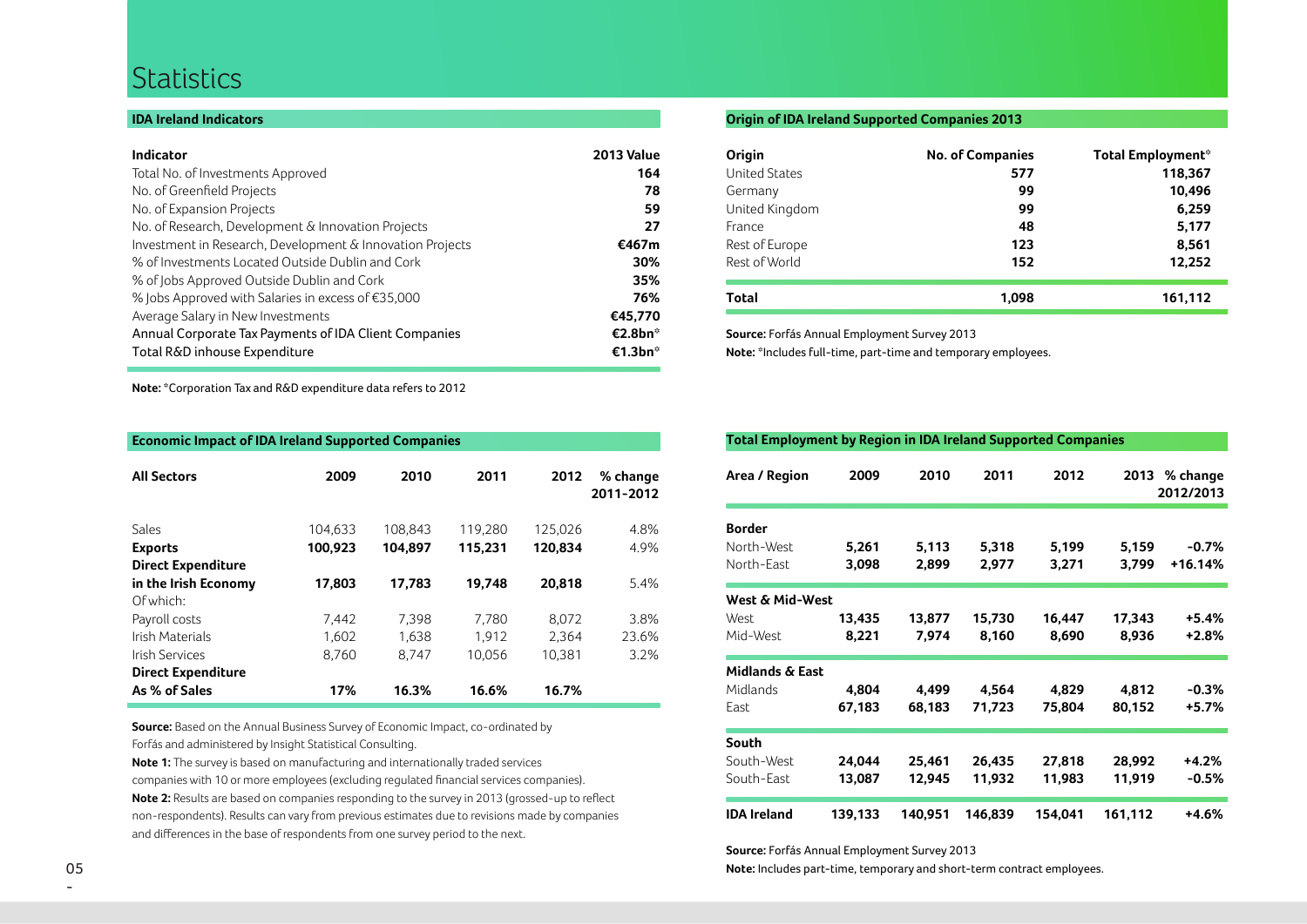| <b>Employment in IDA Supported Companies 2013</b> |        |
|---------------------------------------------------|--------|
|                                                   | 2013   |
| Iob Gains                                         | 13.367 |

**Source:** IDA Ireland 2013

| <b>Employment in IDA Ireland Supported Companies</b> |         |         |
|------------------------------------------------------|---------|---------|
|                                                      | 2012    | 2013    |
| Total employment                                     | 154.041 | 161,112 |
| <b>Full Time</b>                                     | 137.348 | 142,283 |
| Other                                                | 16.693  | 18,829  |
| Net change in total employment                       | 7.202   | 7.071   |
| % Net change in total employment                     | 4.9%    | 4.6%    |

**Source:** Forfás Annual Employment Survey 2013

**Note:** Other employment includes part-time, temporary and short-term contract employees.

| <b>Total Employment by Sector in IDA Ireland Supported Companies</b> |         |         |         |         |         |               |  |  |
|----------------------------------------------------------------------|---------|---------|---------|---------|---------|---------------|--|--|
| <b>Sector</b>                                                        | 2009    | 2010    | 2011    | 2012    |         | 2013 % Change |  |  |
|                                                                      |         |         |         |         |         | 2012/2013     |  |  |
| Pharmaceuticals                                                      | 22,131  | 22.035  | 22.028  | 22.072  | 22.722  | $+2.9%$       |  |  |
| Computer, Electronic                                                 |         |         |         |         |         |               |  |  |
| & Optical Equipment                                                  | 14.809  | 15.272  | 15.515  | 15.830  | 16.805  | $+6.2%$       |  |  |
| Medical/Dental                                                       |         |         |         |         |         |               |  |  |
| Instruments & Supplies                                               | 22,839  | 22,459  | 23,618  | 24,477  | 24.673  | $+0.8%$       |  |  |
| Metals & Engineering                                                 | 10,721  | 10.468  | 10.416  | 10.867  | 11.145  | $+2.5%$       |  |  |
| Miscellaneous Industry                                               | 5.534   | 5,160   | 5.069   | 5.070   | 4,824   | $-4.8%$       |  |  |
| International & Financial                                            |         |         |         |         |         |               |  |  |
| Services (incl. Software)                                            | 63,099  | 65,557  | 70.193  | 75.725  | 80.943  | $+6.9%$       |  |  |
| Total                                                                | 139.133 | 140.951 | 146.839 | 154.041 | 161.112 | $+4.6%$       |  |  |

**Source:** Forfás Annual Employment Survey 2013

**Note:** Includes part-time, temporary and short-term contract employees.

| <b>IDA Ireland Cost per Job Sustained Constant 2013 Prices</b> |      |                                                         |      |  |                          |  |
|----------------------------------------------------------------|------|---------------------------------------------------------|------|--|--------------------------|--|
|                                                                | 2006 | 2000- 2001- 2002- 2003- 2004- 2005- 2006- 2007-<br>2007 | 2008 |  | 2009 2010 2011 2012 2013 |  |
| IDA<br>IRELAND                                                 |      |                                                         |      |  |                          |  |
| (€)                                                            |      | 13,531 13,527 13,103 14,450 14,581 14,516 13,541 12,608 |      |  |                          |  |

**Source:** Forfás Annual Employment Survey 2013

**Note:** The cost per job sustained is calculated by taking into account IDA Ireland grant expenditure to all firms in the period of calculation. Only jobs created during and sustained to the end of each seven year period are credited in the calculations.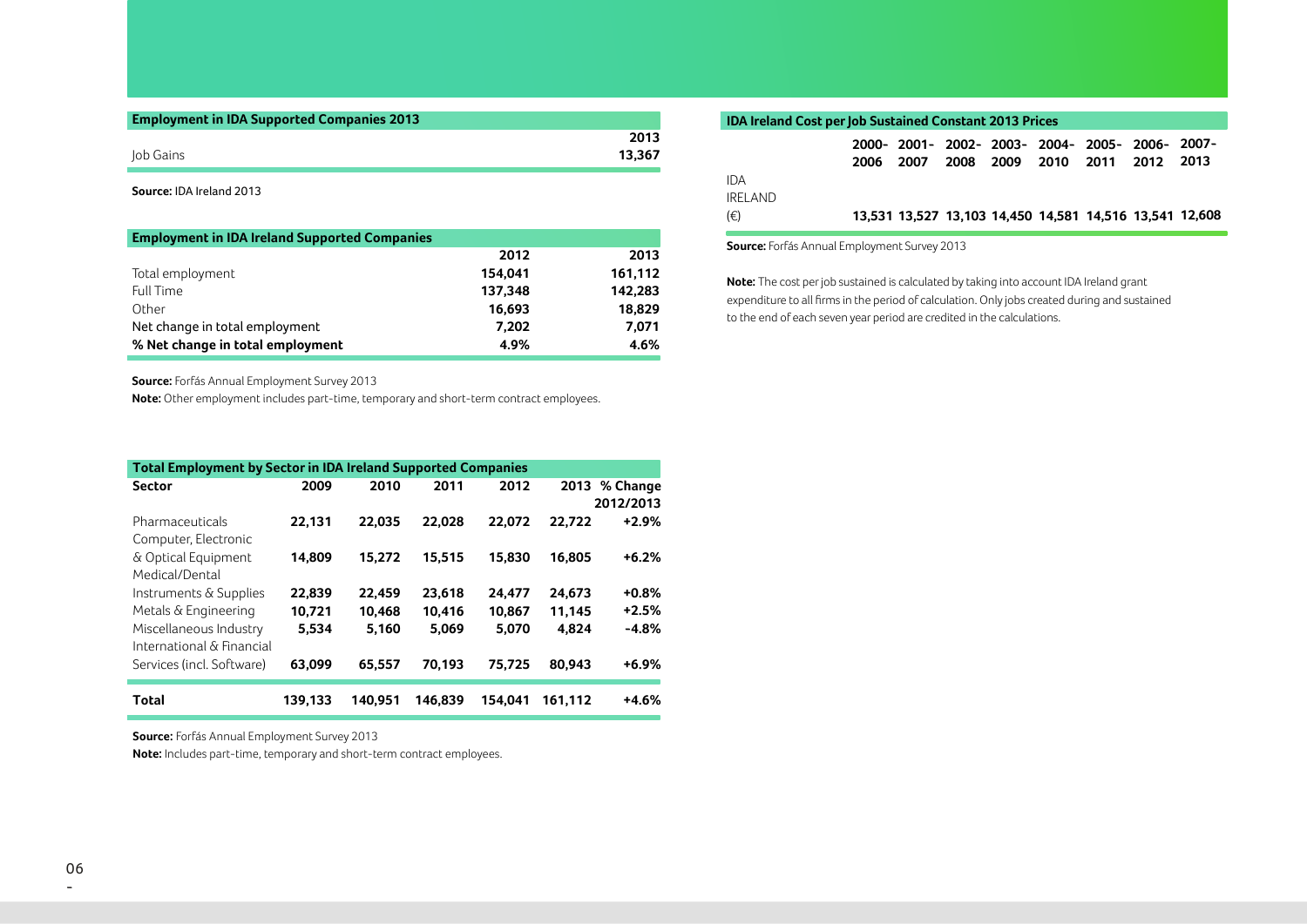# Corporate Governance

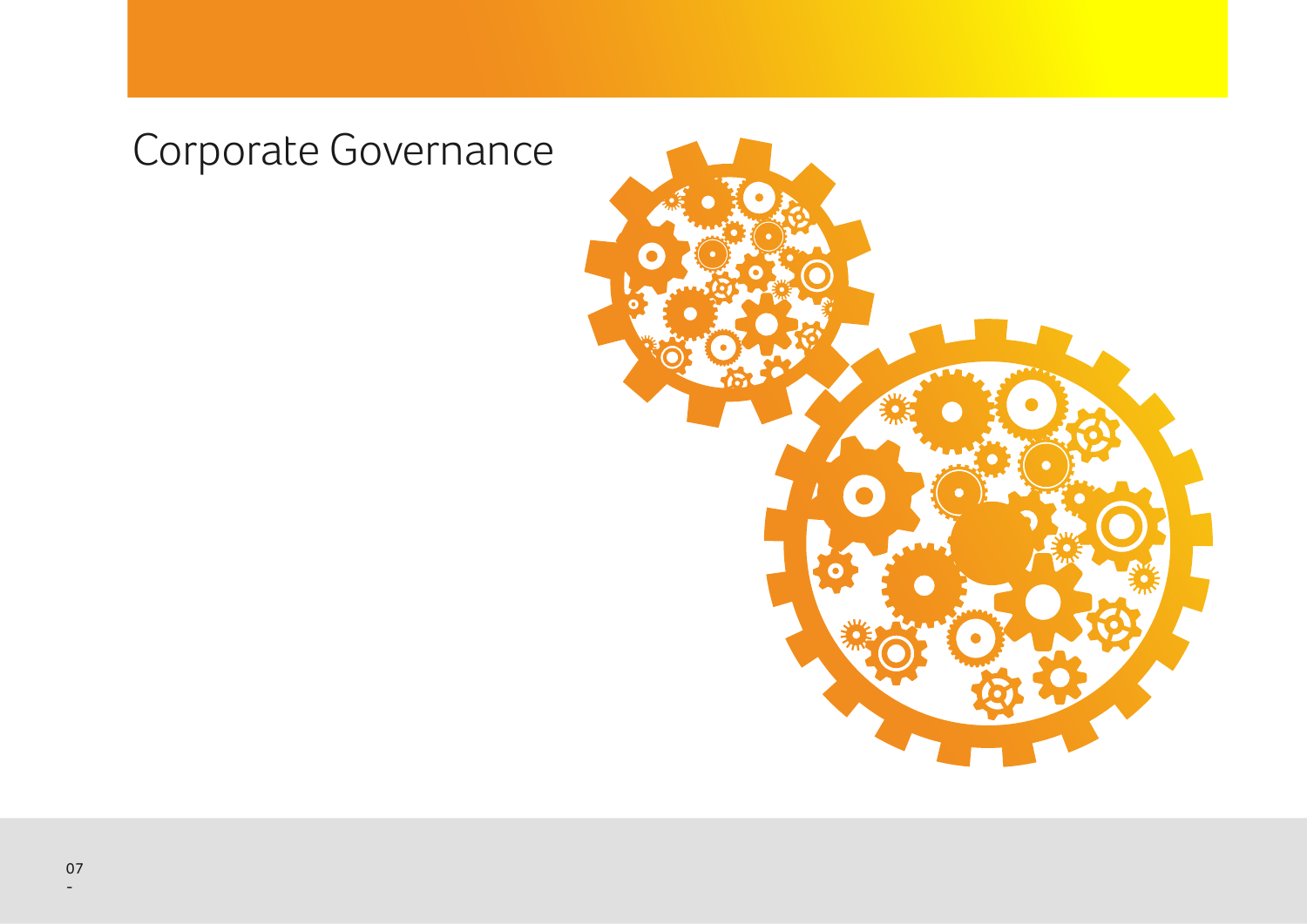## Board 2013

The Board operates to best practice corporate governance principles and in line with the guidelines set out in the 'Code of Practice for the Governance of State Bodies' as issued by the Department of Finance, both in its own activities and in its use of committees.

It is responsible for setting the broad policies of the organisation and for overseeing its operation. It performs these functions directly and through the operation of focused Board Committees. Responsibility for the implementation of policy rests with executive management.

The Board has statutory authority to approve grant aid up to the levels set out in the Industrial Development Acts and to recommend grant aid above these specified levels to Government.

In accordance with the Ethics in Public Office Acts, 1995 and 2001, IDA Ireland Board Members furnish a Statement of Interests to the Secretary and to the Standards in Public Office Commission. In accordance with the 'Code of Practice for the Governance of State Bodies', IDA Ireland fully complies with Government policy on the pay of Chief Executives and State Body employees and with Government guidelines on the payment of fees to Board Members.

#### **LIAM O'MAHONY**

Chairman, IDA Ireland Chairman, Smurfit Kappa plc Director PM Group

#### **LIONEL ALEXANDER**

Vice President and Managing Director Hewlett-Packard (Manufacturing) Ltd.

#### **MARY CAMPBELL**

Managing Director, Deutsche Bank AG Board Member, DB Services Centre Ltd

#### **PAUL DUFFY**

Vice President, Pfizer Global Supply (External Supply) Board Member, Cork Chamber of Commerce Director, Various Pfizer Companies

#### **\*ATTENDANCE BY BOARD MEMBERS AT BOARD MEETINGS IN 2013** (12 MEETINGS IN 2013)

| <b>Board Members</b>    | <b>Attendance</b> | <b>Board Members</b>        | <b>Attendance</b> |
|-------------------------|-------------------|-----------------------------|-------------------|
| Liam O'Mahony, Chairman | 11 meetings       | <b>Henry McGarvey</b>       | 12 meetings       |
| Lionel Alexander        | 8 meetings        | <b>Heather Ann McSharry</b> | 12 meetings       |
| <b>Peter Cassells</b>   | 11 meetings       | <b>Barry O'Leary</b>        | 12 meetings       |
| <b>Dermot Curran</b>    | 10 meetings       | Gerard O'Mahoney            | 12 meetings       |
| Paul Duffy              | 10 meetings       | Alan Gray                   | 11 meetings       |
| <b>Mary Campbell</b>    | 11 meetings       |                             |                   |

#### **HENRY MCGARVEY**

Vice President and Managing Director, Pramerica Systems Ireland Ltd. Director Donegal Internet Group Director Head Department of Computing and Creative Practice Sligo Institure of Technology

#### **HEATHER ANN MCSHARRY**

Director, Institute of Directors Chairman, Trustee Board for the Bank of Ireland Pension Fund Director, Ergonomic Solutions Ltd Director, CRH Director, Jazz Pharmaceuticals Director, Greencore PLC

#### **BARRY O'LEARY**

Chief Executive Officer, IDA Ireland Board Member, Forfás

#### **GERARD O'MAHONEY**

Senior Partner, PWC Director, People in Need, Director, Sorceim

#### **ALAN GRAY**

Chairman, London Economics Managing Partner, Indecon International Economic Consultants Director, Tedcastle Oil Products Director, Hillington Investments

#### **DERMOT CURRAN**

Assistant Secretary, Innovation and Investment Division, Department of Jobs, Enterprise and Innovation

#### **PETER CASSELLS**

Executive Director, Edward M Kennedy Institute, NUI Maynooth, Co. Kildare Director, DHR Communications Chairman, Alcohol Advertising Group, Department of Health

#### **DEIRDRE LYONS**

Secretary, IDA Ireland

Liam O'Mahony retired as Chairman on 31 of December 2013. Frank Ryan was appointed Chairman on 1 of January 2014. Henry McGarvey retired as a Director on 31 December 2013.

\* 10 scheduled Board meetings & 2 special meetings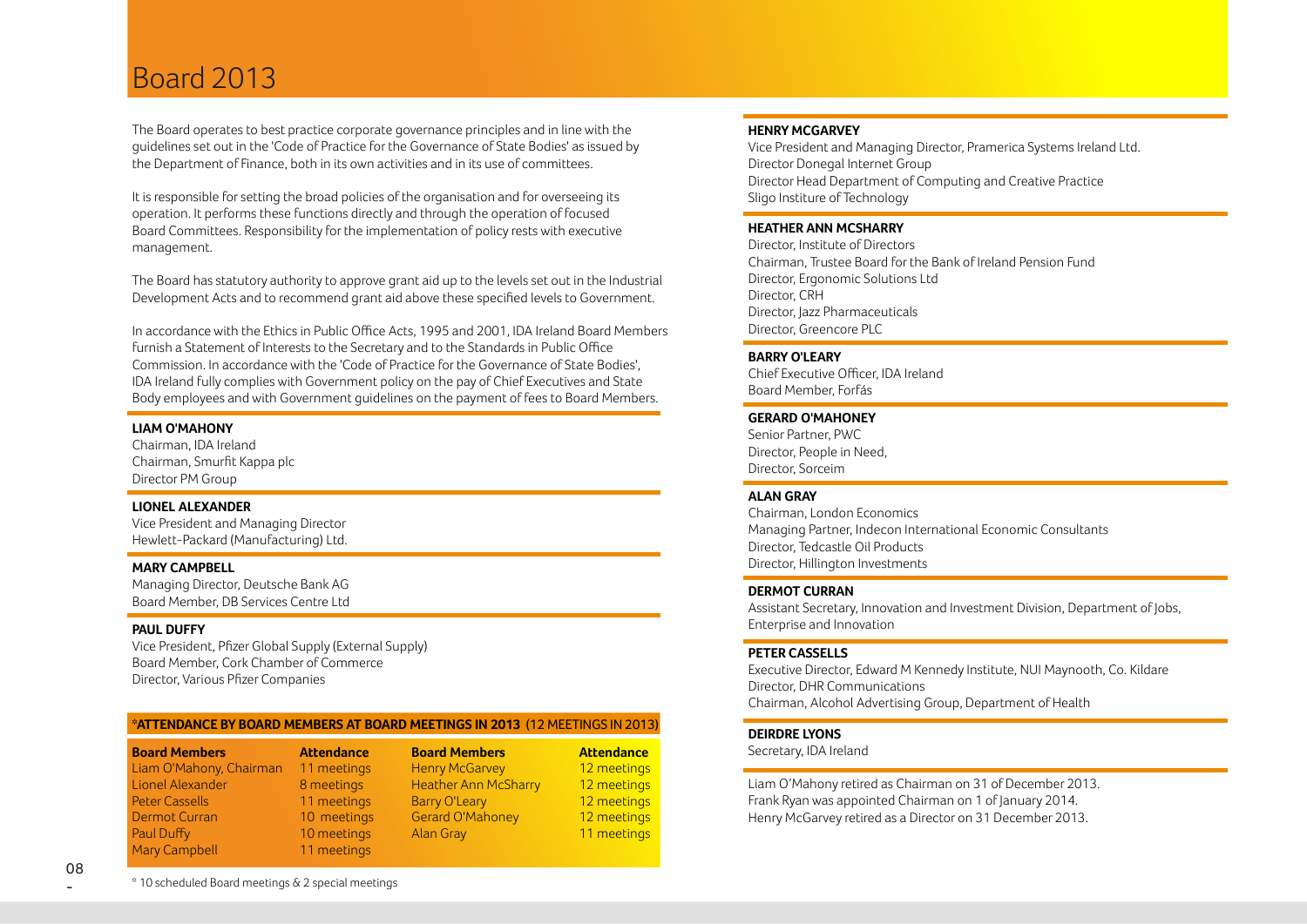## Committees of the Board 2013

#### **AUDIT, FINANCE AND RISK COMMITTEE**

Assists and supports the Board in discharging its legal and accounting responsibilities; communicates with external auditors and evaluates and controls the internal audit function; reviews financial planning and the system of internal financial control. It also oversees the implementation of the organisation's risk policy including the development of its risk register and monitors budgeting and banking arrangements.

#### **MEMBERS:**

Heather Ann McSharry (Chair) Paul Duffy Gerard O'Mahoney Dermot Curran Peter Cassells

#### **MANAGEMENT DEVELOPMENT AND REMUNERATION COMMITTEE**

Reviews the performance of the senior management team and planning for management development and succession. The Committee also reviews remuneration of senior management in the context of Government guidelines.

#### **MEMBERS:**

Liam O'Mahony (Chair) Lionel Alexander Barry O'Leary Peter Cassells Heather Ann McSharry Gerard O'Mahoney

### **INVESTMENT COMMITTEE**

Reviews proposals for grant assistance and, under powers delegated by the Board, approves grants up to a maximum of €1.5 million. The Committee did not meet in 2013 as its remit was covered by the Board.

#### **MEMBERS:**

Dermot Curran (Chair) Paul Duffy Barry O'Leary Alan Gray Peter Cassells

#### **PROPERTY COMMITTEE**

Reviews policy with regard to the financing, provision, maintenance and disposal of property, approves procedures with regard to tendering and awarding of contracts and approves expenditure/sales of up to €5 million.

#### **MEMBERS:**

Henry McGarvey (Chair) Lionel Alexander Barry O'Leary Mary Campbell Alan Gray Peter Cassells

#### **NIBRT COMMITTEE**

Reviews progress on the National Institute for Bioprocessing Research and Training (NIBRT) investment project to ensure that it is delivering in accordance with the objectives and conditions approved by the IDA Board.

#### **MEMBERS:**

Gerard O'Mahoney (Chair) Paul Duffy Henry McGarvey Heather Ann McSharry Mary Campbell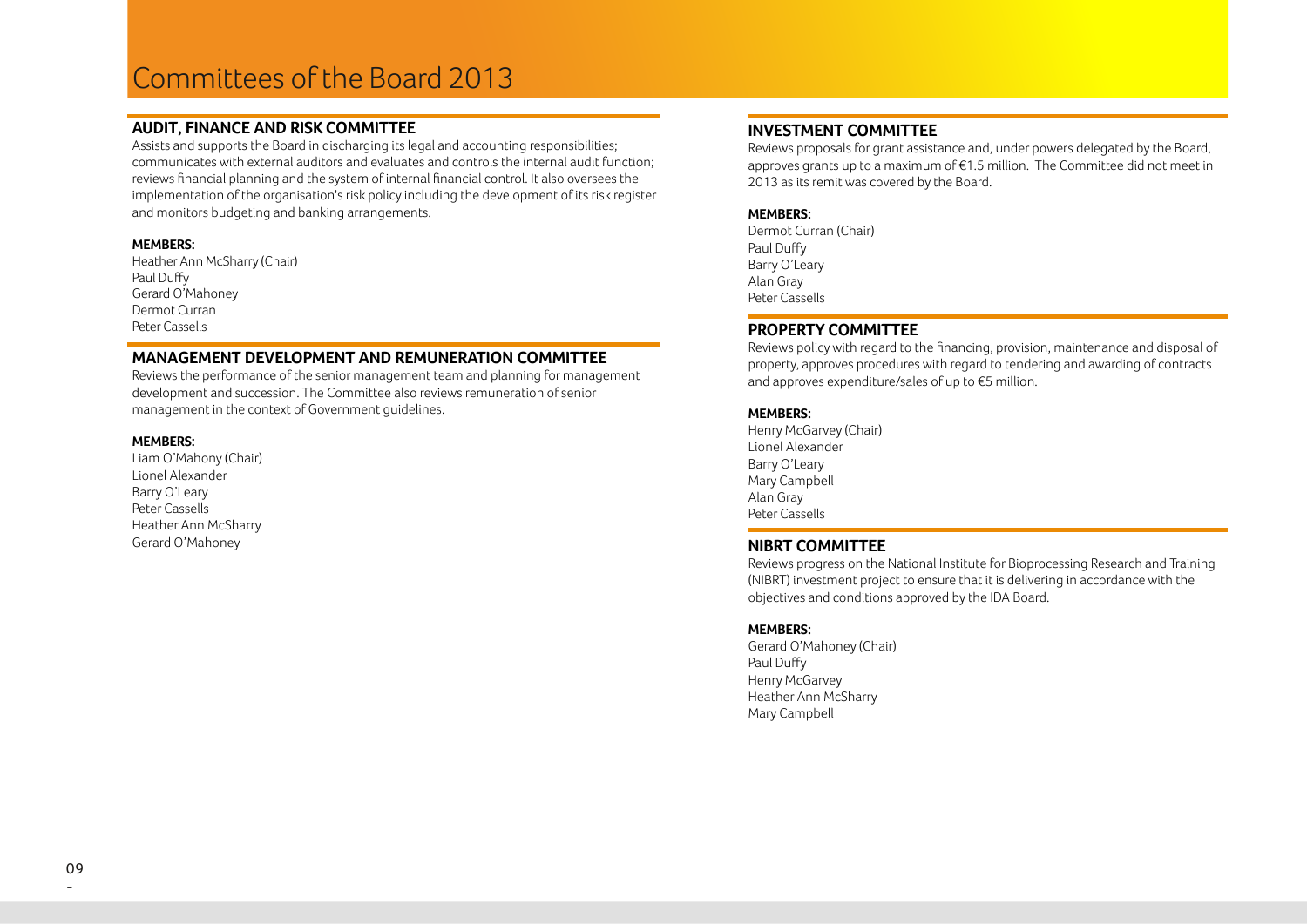## Corporate Governance

IDA Ireland is an autonomous Statutory Agency set up under the Industrial Development Acts 1986 - 2009. The Agency operates in accordance with the provisions of the Acts and under the aegis of the Minister for Jobs, Enterprise and Innovation, who is empowered to provide funds to discharge its obligations and issue general policy directives/seek information on the Agency's activities.

While the primary source of corporate governance for IDA Ireland is the Industrial Development Acts, the Agency is also required to comply with a range of other statutory (National and EU) and administrative requirements. IDA Ireland affirms that it met its obligations in regard to all of these requirements. In particular, it has the following procedures in place to ensure compliance with specific requirements:

#### **1 GENERAL ADMINISTRATIVE AND POLICY REQUIREMENTS**

At national level, IDA Ireland works closely with officials of the Department of Jobs, Enterprise and Innovation and officials of other Government Departments and State Agencies in advancing its Objectives and ensuring compliance with statutory, administrative and Ministerial/Government requirements. At local level, the Agency works closely with Local Authorities, Educational Establishments, other State Agencies and a wide range of Local Organisations/Public Representatives to develop the local environment necessary for attracting new investment. IDA Ireland is continuing to implement a policy directive issued by the Minister for Jobs, Enterprise and Innovation on 18 December 2006 and which reads as follows:

In December 2005, the European Commission adopted the new Regional Aid Guidelines for the period 2007- 2013\*. A Block Exemption Regulation for regional aid, enabling regional aid schemes to be operated without prior approval of the European Commission, has also been adopted. In order to comply with requirements arising from the new Guidelines and the Block Exemption Regulation, new Administrative Rules relating to Industrial Development regional aid schemes for the period 2007 to 2013 have also been drawn up.

IDA also provides research and development grants in accordance with the Community Framework for State aid for Research and Development and Innovation 2006.

#### **2 CODE OF PRACTICE FOR THE GOVERNANCE OF STATE BODIES**

IDA Ireland fully complies with this Code of Practice and in particular affirms its compliance with the following Sections:

Sections 7 & 13: Complied with by the Chairman of the Board in a separate letter furnished to the Minister for Jobs, Enterprise and Innovation.

Sections 13.1 & 13.1 (iii): An effective system of internal financial control is maintained and operated by the Agency (Statement of Internal Financial Control, page 15).

Section 13.1 (v): Government policy on the pay of Chief Executives and State Body employees is being complied with (Notes to the Financial Statements, No. 10 Page 21 and Board 2013, page 8).

Sections 2.12, 2.14 & 2.15: The Board of IDA has adopted the Horizon 2020 strategy. In addition, the Board has established processes to ensure sound corporate planning, etc., as required by this Section (Statement of Internal Financial Control page 15 and Board 2013, page 8).

Section 13.1 (x): The IDA travel procedures reflect the Government's travel policy requirements and are being complied with.

Section 19.2: The Chairman of the Board, in the separate letter furnished to the Minister for Jobs, Enterprise and Innovation, confirms that the IDA has complied with its obligations under tax law.

The schemes and programmes administered by the IDA are in accordance with the legislation governing the operation of the Agency and appropriate risk management systems are in place.

#### **3 REVENUE COMMISSIONERS' STATEMENT OF PRACTICE SP-IT/1/04 ON TAX TREATMENT OF REMUNERATION OF MEMBERS OF STATE AND STATE SPONSORED COMMITTEES AND BOARDS**

IDA Ireland fully complies with this Statement of Practice.

-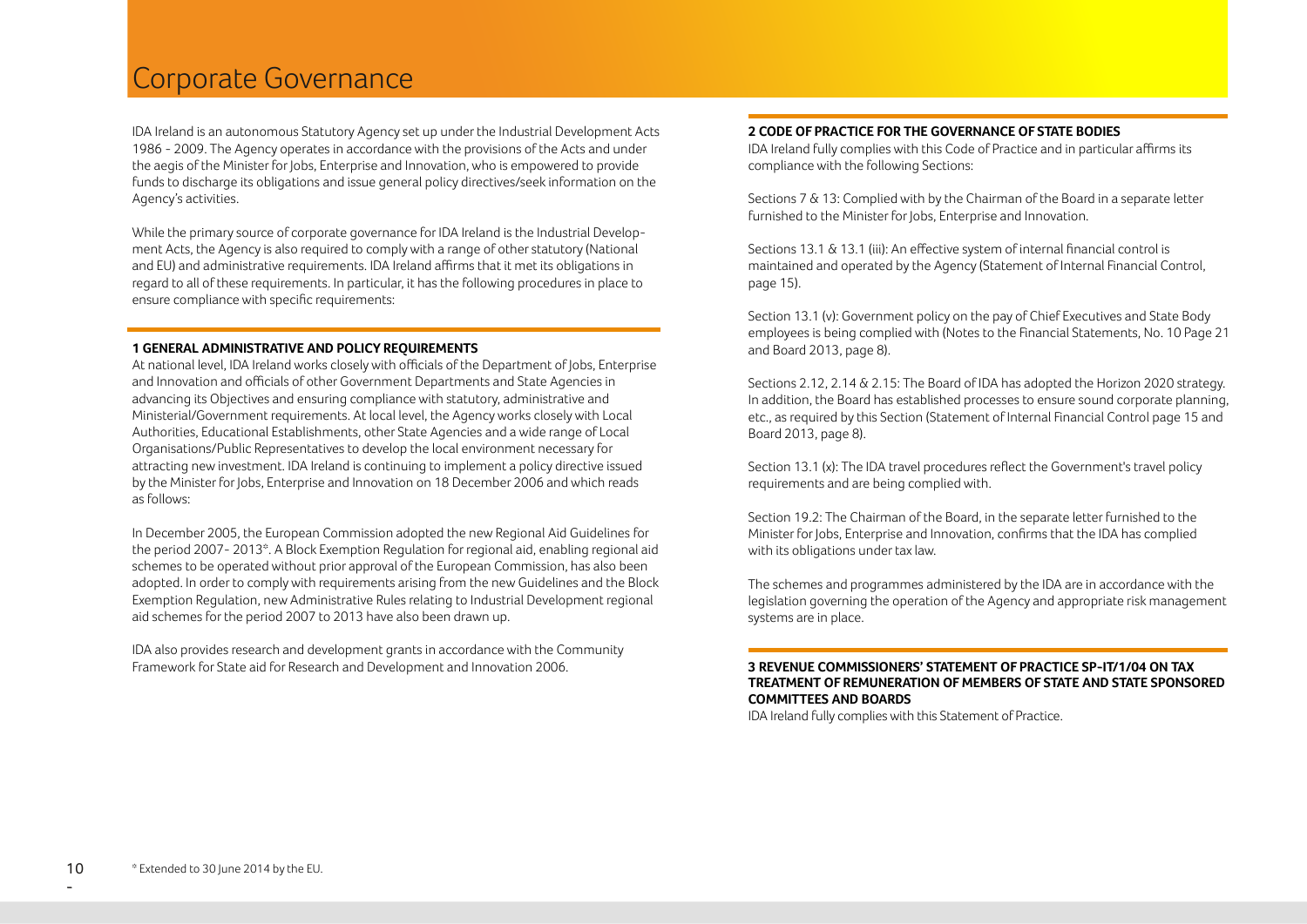#### **4 GUIDELINES FOR THE APPRAISAL AND MANAGEMENT OF CAPITAL EXPENDITURE PROPOSALS**

IDA Ireland has well-established robust procedures in place for the Appraisal and Management of Capital Expenditure projects arising under the Capital Grants or Property programmes. These procedures comply with the principles set out in the Guidelines for the Appraisal and Management of Capital Expenditure Proposals.

#### **5 EMPLOYMENT EQUALITY ACTS, 1998 AND 2004**

Equality is an established priority for IDA. The organisation has a progressive equality and diversity agenda and new initiatives are developed on an ongoing basis. IDA Ireland values diversity and strives to be an equality employer where individual contribution is encouraged and differences are valued. To this end, it is committed to ensuring that no staff member of IDA, or applicant for employment with IDA, receives less favourable treatment than any other on grounds of gender, marital status, family status, sexual orientation, religion, age, disability, race, membership of the traveller community or on any other grounds not relevant to good employment practice. This applies to recruitment, working conditions and development opportunities.

IDA is committed to maintaining and developing a balanced work/life environment for all staff.

#### **6 THE HEALTH, SAFETY AND WELFARE AT WORK ACT, 2005**

This Act, which replaces the provisions of the Safety, Health and Welfare Act, 1988, consolidates and updates the existing law. IDA Ireland continues to take appropriate measures to protect the safety, health and welfare of all employees and visitors within its offices to meet the provisions of this Act. This extends to the Public Health (Tobacco) Acts 2002 and 2004.

#### **7 WORKER PARTICIPATION (STATE ENTERPRISE) ACT, 1988**

Consultative structures are operating effectively in IDA Ireland and are a recognised feature of the organisation's communications and consultative structure. The Joint Consultative Committee is welcomed as a positive process by both management and staff. Additionally, a further partnership arrangement has been established with the Trade Unions to progress actions under the Haddington Road National Agreement.

#### **8 ETHICS IN PUBLIC OFFICE ACT, 1995 AND STANDARDS IN PUBLIC OFFICE ACT, 2001**

In accordance with the above Acts, all IDA Ireland Board Members and staff holding designated positions have completed statements of interest in compliance with the provisions of the Acts.

#### **9 FREEDOM OF INFORMATION ACTS, 1997 AND 2003**

IDA Ireland complies with these Acts. Requests for information under these Acts should be addressed to the Freedom of Information Executive, IDA Ireland, Wilton Park House, Wilton Place, Dublin 2.

#### **10 ENERGY EFFICIENCY**

In compliance with the Government memorandum of June 2001, IDA Ireland, in the design, planning and construction of office and manufacturing buildings on its Business and Technology Parks, applies 'best practice' principles in all cases. The IDA's offices in the regions also conform to 'best practice' principles.

#### **11 (I) PROMPT PAYMENT OF ACCOUNTS**

The Prompt Payment of Accounts Act 1997 (the Act), which came into operation on 2 January 1998, was amended by the European Communities (Late Payment in Commercial Transactions) Regulations 2002.

Management is satisfied that IDA complied with the provisions of the Act in all material respects.

#### **11 (II) PROMPT PAYMENT TO SUPPLIER**

IDA Ireland is committed to meeting its obligations under the 15 day Prompt Payment Rule, which came into effect on 1 July 2011.

The provision ensures that payments to suppliers in respect of all valid invoices received will be made within 15 calendar days.

IDA Ireland reports quarterly in the "Corporate Governance" section of the website on the implementation of the 15 day Prompt Payments rule.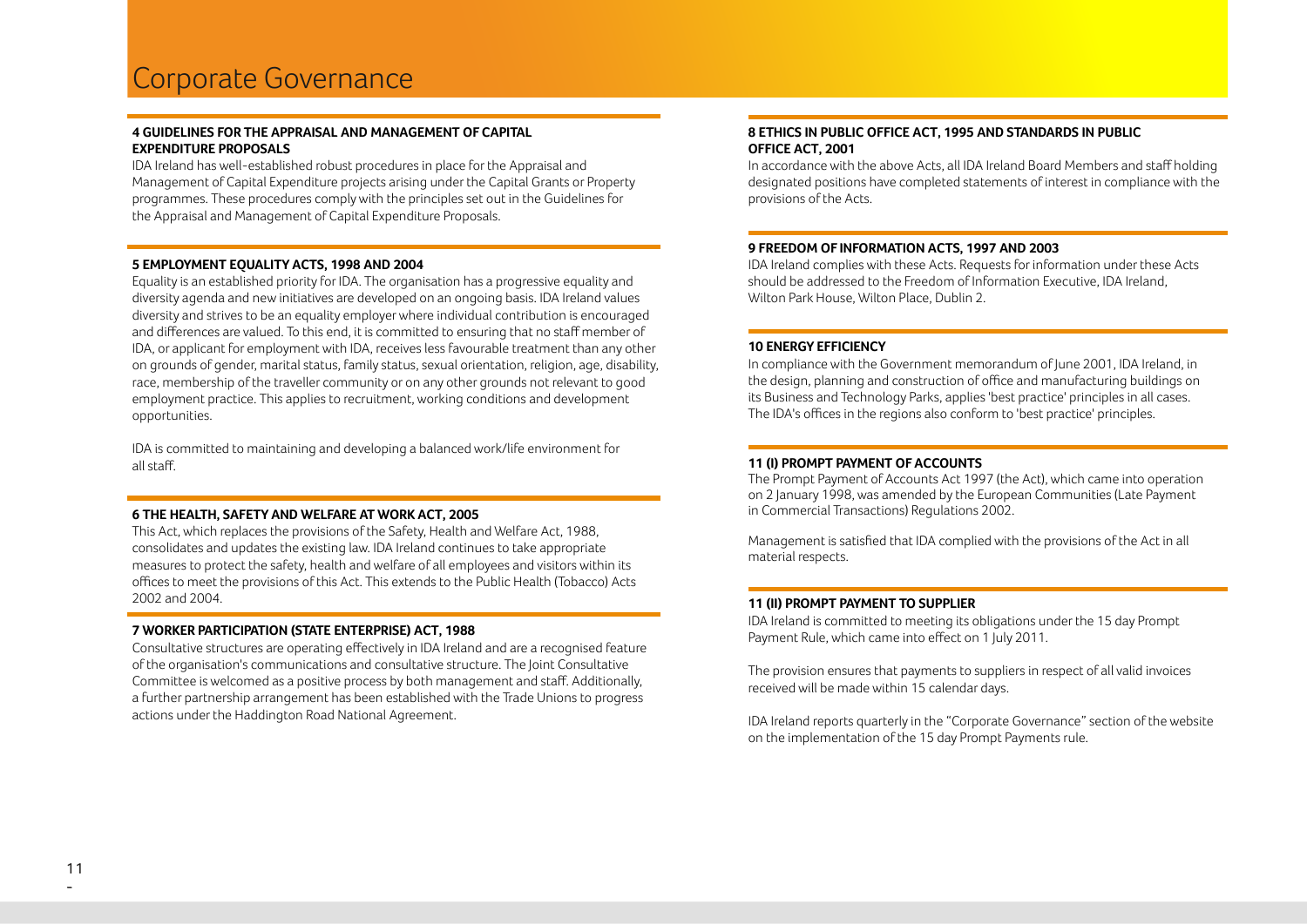## Comptroller and Auditor General Report for presentation to the House of the Oireachtas

#### **INDUSTRIAL DEVELOPMENT AGENCY (IRELAND)**

I have audited the financial statements of the Industrial Development Agency (Ireland) for the year ended 31 December 2013 under the Industrial Development Act 1993. The financial statements, which have been prepared under the accounting policies set out therein, comprise the accounting policies, the operating account, the balance sheet, the cash flow statement and the related notes. The financial statements have been prepared in the form prescribed under paragaph 7 of the first schedule of the Act, and in accordance with generally accepted accounting practice in Ireland.

#### **RESPONSIBILITIES OF THE BOARD OF THE AGENCY**

The Agency is responsible for the preparation of the financial statements, for ensuring that they give a true and fair view of the state of the Agency's affairs and of its income and expenditure, and for ensuring the regularity of transactions.

#### **RESPONSIBILITIES OF THE COMPTROLLER AND AUDITOR GENERAL**

My responsibility is to audit the financial statements and report on them in accordance with applicable law.

My audit is conducted by reference to the special considerations which attach to State Bodies in relation to their management and operation.

My audit is carried out in accordance with the International Standards on Auditing (UK and Ireland) and in compliance with the Auditing Practices Board's Ethical Standards for Auditors.

#### **SCOPE OF AUDIT OF THE FINANCIAL STATEMENTS**

An audit involves obtaining evidence about the amounts and disclosures in the financial statements, sufficient to give reasonable assurance that the financial statements are free from material misstatement, whether caused by fraud or error. This includes an assessment of

- whether the accounting policies are appropriate to the Agency's circumstances, and have been consistently applied and adequately disclosed
- the reasonableness of significant accounting estimates made in the preparation of the financial statements, and
- the overall presentation of the financial statements.

I also seek to obtain evidence about the regularity of financial transactions in the course of audit. In addition, I read the Agency's annual report to identify material inconsistencies with the audited financial statements. If I become aware of any apparent material misstatements or inconsistencies, I consider the implications for my report.

#### **OPINION ON THE FINANCIAL STATEMENTS**

In my opinion, the financial statements, which have been properly prepared in accordance with generally accepted accounting practice in Ireland, give a true and fair view of the state of the Agency's affairs at 31 December 2013 and of its income and expenditure for 2013.

In my opinion, proper books of account have been kept by the Agency. The financial statements are in agreement with the books of account.

#### **MATTERS ON WHICH I REPORT BY EXCEPTION I report by exception if:**

I have not received all the information and explanations I required for my audit, or

- my audit noted any material instance where money has not been applied for the purposes intended or where the transactions did not conform to the authorities governing them, or
- the information given in the Agency's annual report is not consistent with the related financial statements, or
- the statement on internal financial control does not reflect the Agency's compliance with the Code of Practice for the Governance of State Bodies, or
- I find there are other material matters relating to the manner in which public business has been conducted.

#### **NON-EFFECTIVE EXPENDITURE**

I draw attention to Note 10 (e) to the financial statements which discloses that the Agency incurred non-effective expenditure of €1.3 million on rent and associated costs as a result of unoccupied office space in two buildings assigned to it from Forfás during 2013.

Seaus Mc Con they

Seamus McCarthy Comptroller and Auditor General 24 June 2014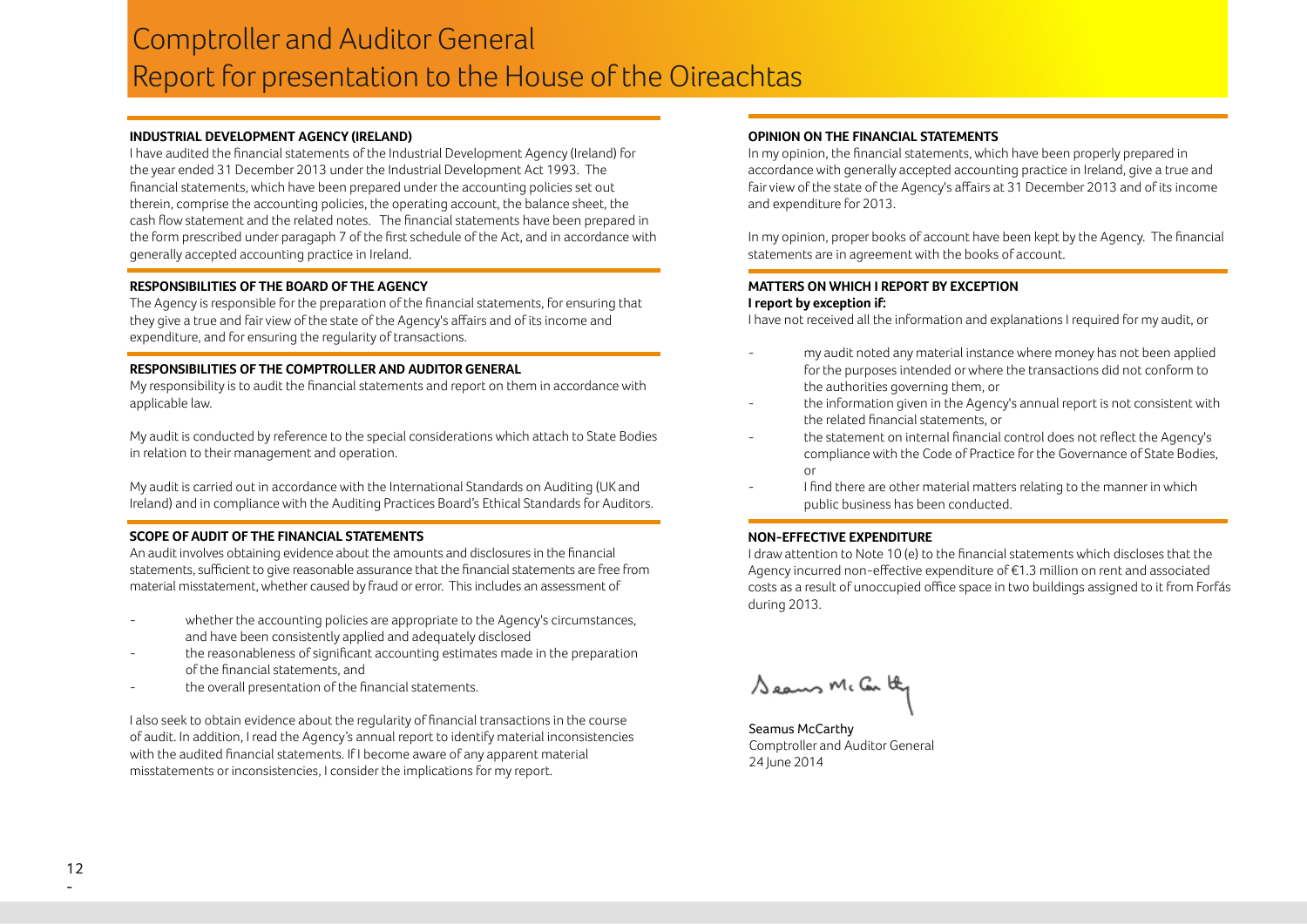# Financial Statements









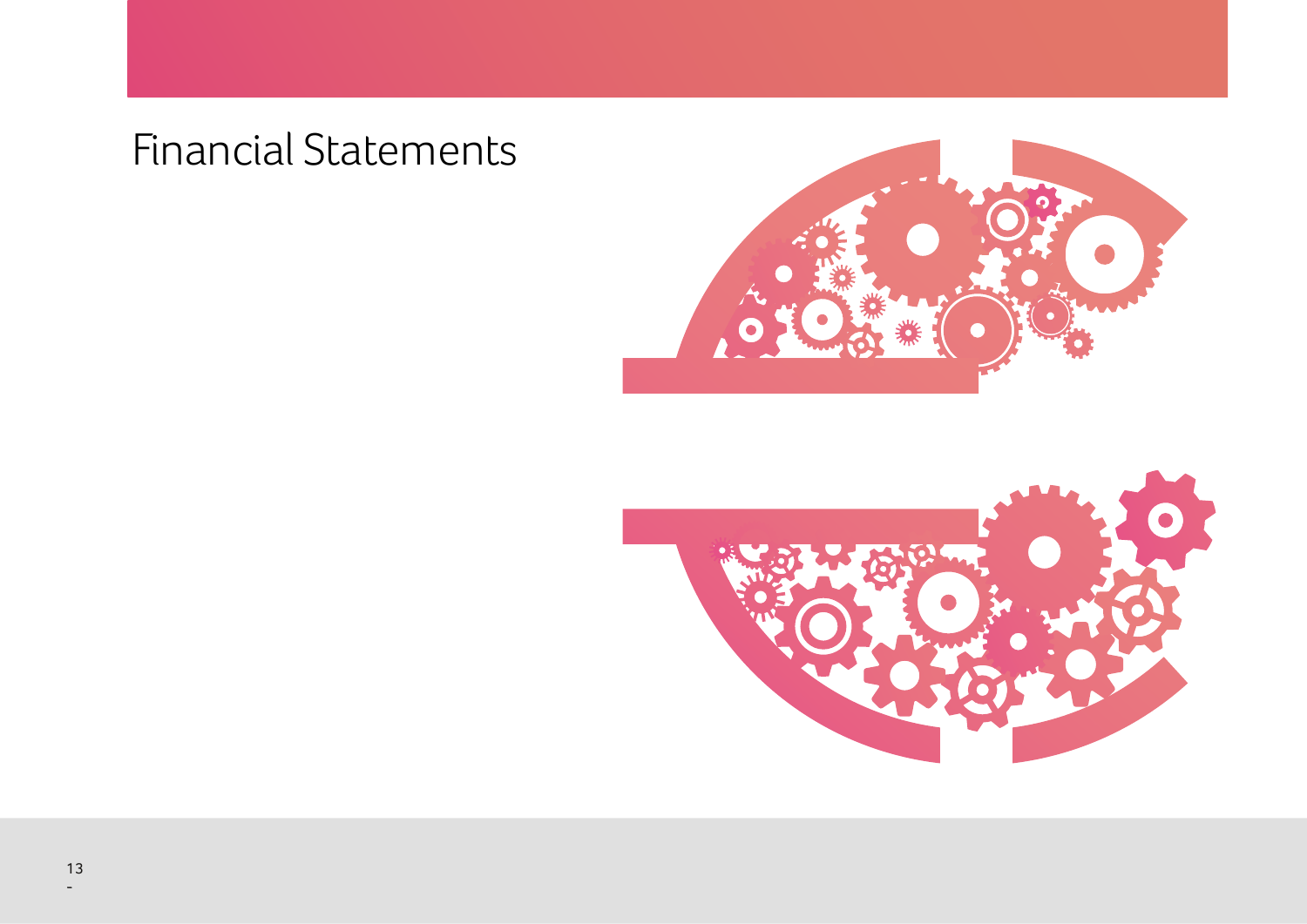## Statement of Board Members' Responsibilities

The Industrial Development Agency Ireland (IDA) was established on 1 January 1994 as an agency of Forfás (the policy and advisory board for industrial development in Ireland) under the provisions of the Industrial Development Act, 1993.

Paragraph 7(2) of the First Schedule to the Industrial Development Act, 1993 requires the Agency to keep, in such form as may be approved of by the Minister for Jobs, Enterprise and Innovation with the consent of the Minister for Public Expenditure and Reform, all proper and usual accounts of money received and expended by it. In preparing those accounts, the Board is required to:

- select suitable accounting policies and apply them consistently
- make judgements and estimates that are reasonable and prudent
- prepare the Financial Statements on a going concern basis unless it is inappropriate to presume that the Agency will continue in operation
- disclose and explain any material departures from applicable accounting standards.

The Board is responsible for keeping proper books of account which disclose with reasonable accuracy at any time the financial position of the Agency and which enables it to ensure that the Financial Statements comply with Paragraph 7(2) of the First Schedule to the Industrial Development Act, 1993. The Board is also responsible for safeguarding all the assets of the Agency and hence for taking reasonable steps for the prevention and detection of fraud and other irregularities.

On behalf of the Board:

Frank Ryan Chairman

Sampheary

Barry O'Leary Chief Executive Officer

beather. am highward

Heather Ann McSharry Chairman Audit Finance & Risk Committee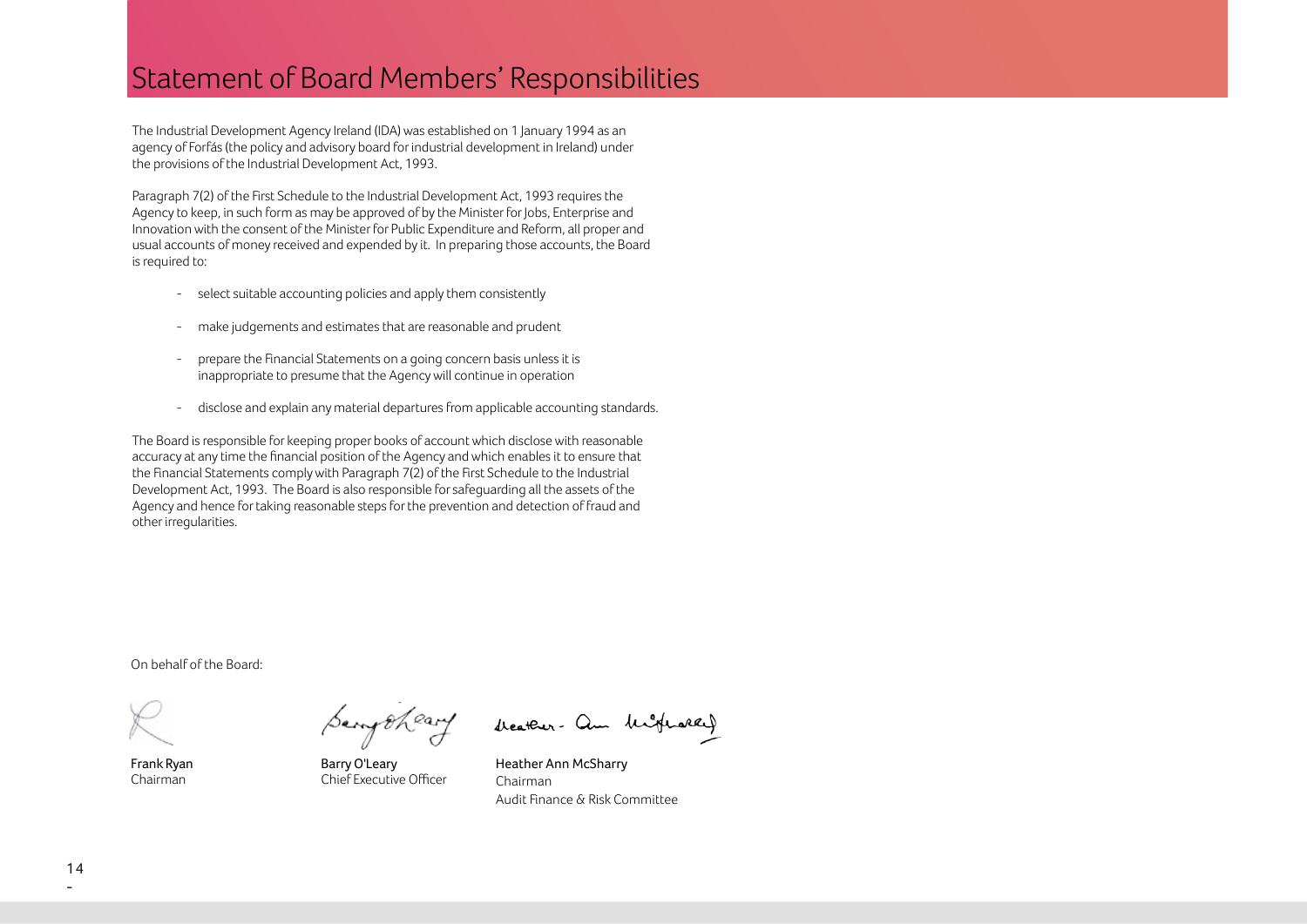## Statement on Internal Financial Control

On behalf of the Board of IDA I acknowledge our responsibility for ensuring that an effective system of internal financial control is maintained and operated by the Agency.

The system can only provide reasonable and not absolute assurance that assets are safeguarded, transactions authorised and properly recorded, and that material errors or irregularities are either prevented or would be detected in a timely period.

The Board has taken steps to ensure an appropriate control environment is in place by:

- establishing formal procedures through various committee functions to monitor the activities and safeguard the assets of the organisation;
- clearly defining and documenting management responsibilities and powers;
- developing a strong culture of accountability across all levels of the organisation.

The Board has also established processes to identify and evaluate business risks. This is achieved in a number of ways including:

- working closely with Government and various agencies and institutions to ensure that there is a clear understanding of IDA's goals and support for the Agency's strategies to achieve those goals;
- carrying out regular reviews of strategic plans both short and long term and evaluating the risks to bringing those plans to fruition;
- setting annual and longer term targets for each area of our business followed by regular reporting on the results achieved;
- carrying out regular reviews of developments and strategies in our business sectors;
- establishing and enforcing extensive standard procedures and provisions under which financial assistance may be made available to projects, including provisions requiring repayment if the project does not fulfil commitments made by the promoter.

The system of internal financial control is based on a framework of regular management information, administrative procedures including segregation of duties, and a system of delegation and accountability. In particular it includes:

- a comprehensive budgeting system with an annual budget which is reviewed and agreed by the Board;
- regular reviews by the Board of periodic and annual financial reports which indicate financial performance against forecasts;
- setting targets to measure financial and other performances;
- clearly defined capital investment control guidelines;
- formal project management disciplines.

IDA has an outsourced internal audit function, which reports directly to the Audit, Finance & Risk Committee of the Board. This committee meets on at least a quarterly basis to review reports prepared by Internal Audit and other departments. The Audit, Finance & Risk Committee in turn keeps the Board informed of the matters that it has considered.

The internal audit function operates in accordance with the Framework Code of Best Practice set out in the Code of Practice for the Governance of State Bodies. A rolling three-year Internal Audit work plan is determined by the Audit, Finance & Risk Committee and revised annually where required. The current work plan takes account of areas of potential risk identified in a risk assessment exercise carried out by management and reviewed by the Audit, Finance & Risk Committee and the Board. The Internal Auditor provides the Committee with quarterly reports on assignments carried out. These reports highlight deficiencies or weaknesses, if any, in the system of internal financial control and the recommended corrective measures to be taken where necessary.

The Board's monitoring and review of the effectiveness of the system of internal financial control is informed by the work of the Internal Auditor, the Audit, Finance & Risk Committee (which oversees the work of the Internal Auditor) and the executive managers within IDA Ireland who have responsibility for the development and maintenance of the financial control framework.

I confirm that, in respect of the year ended 31 December 2013, the Board conducted a review of the system of internal financial control.

Signed on behalf of the Board



Frank Ryan Chairman 4 June 2014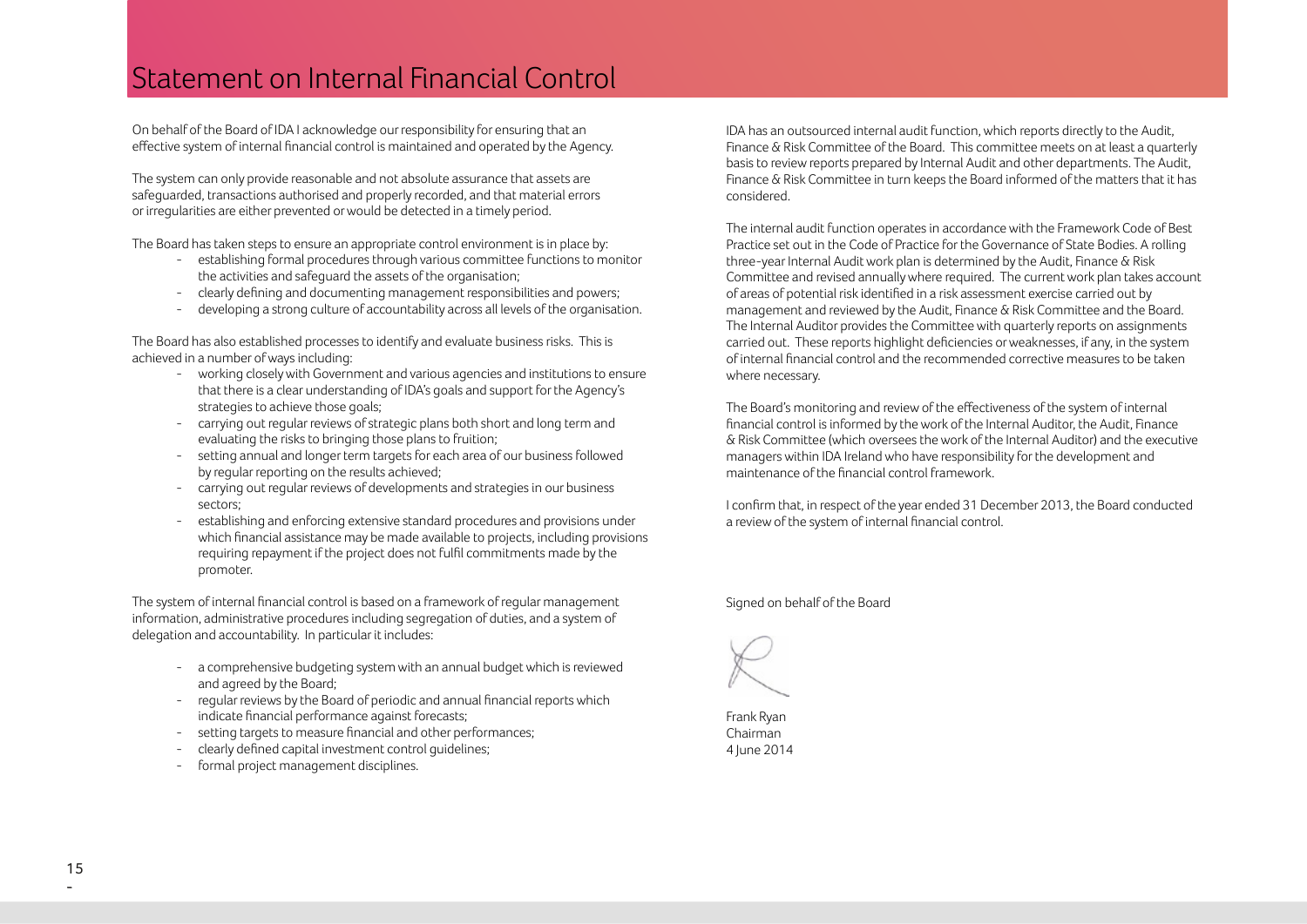## Accounting Policies

#### **1 Basis of Accounting**

#### **(a) Financial Statements**

 (i) The Financial Statements have been prepared in accordance with the historical cost convention in the form approved by the Minister for Jobs, Enterprise and Innovation with the consent of the Minister for Public Expenditure and Reform and are denominated in euro.

 (ii) The Financial Statements are prepared on an accrual basis, except where stated in the Accounting Policies.

(iii) The Financial year is 1 January to 31 December.

 (iv) Financial Reporting Standards recommended by the recognised accountancy bodies are adopted as they become applicable.

#### **(b) Tangible Fixed Assets comprise:**

(i) Land which is held for the purposes of industrial development.

(ii) Site development works.

 (iii) Industrial buildings leased to tenants including buildings in the course of sale where title had not passed at the year end.

 (iv) Vacant property available for industrial promotion or in the course of sale where title had not passed at the year end.

 (v) Other Fixed Assets including computer and office equipment and fixtures and fittings.

#### **(c) Telecommunication Assets comprise:**

 Telecommunication Assets constitute an indefeasible right of use of a designated portion of a global telecommunications network for a period of 25 years from 2000.

#### **(d) Accounts Receivable comprise amounts due in respect of:**

 (i) Properties sold on a deferred basis. Interest is charged on these amounts at the Exchequer Lending Rates advised by the Department of Finance or the EU Discount Reference Rate as applicable.

 (ii) Rents due under the terms of lease agreements, for periods of up to 35 years, entered into between the Agency and tenants, charges for the use of undeveloped lands and estate maintenance charges billed to tenants.

 (iii) Fees from purchase options given on IDA property, deposits paid by IDA for the purchase of property where title had not passed to the Agency at 31 December, and the provision of other services.

 (iv) Amounts due in respect of the disposal or leasing of telecommunication assets. (v) Amounts due in respect of joint arrangements.

(vi) Amounts due in respect of loans advanced and interest thereon.

#### **(e) Accounts Payable comprise amounts payable in respect of:**

- (i) Creditors.
- (ii) Grants that have matured for payment.
- (iii) Deposits for uncompleted sales

#### **(f) Provisions for liabilities and charges comprise:**

- (i) Amounts provided in respect of potential costs associated with the dilapidations provision of operating leases.
- (ii) Amounts provided where the future costs arising under operating leases are estimated to exceed the amounts recoverable from sub lessees.

#### **(g) By way of memorandum Income and Expenditure in respect of Industrial Property transactions are set out in note 23 to the Financial Statements.**

#### **2 Income Recognition**

 Income from Oireachtas grants, grant refunds, the National Training Fund, the European Social Fund and the European Regional Development Fund save as referred to in (5) below, represent actual cash received.

#### **3 Industrial Property**

 Industrial Property included in tangible fixed assets has been acquired, developed or constructed for the purposes of assisting in the promotion and development of industry and is not considered to be investment property but normal fixed assets.

#### **4 Carrying Amounts, Depreciation and Provisions for Impairment**

**(a)** The carrying amounts for tangible fixed assets, other than land, and for telecommunication assets comprise:

 Historic cost less accumulated depreciation and less a provision for impairment of the assets, where applicable, to endeavour to ensure that the value of the assets carried in the Financial Statements do not exceed their estimated recoverable amounts.

**(b)** The carrying amounts for Land and Investments comprise: Historic cost less a provision for impairment of the assets, where applicable, to endeavour to ensure that the value of the assets carried in the Financial Statements do not exceed their estimated recoverable amounts.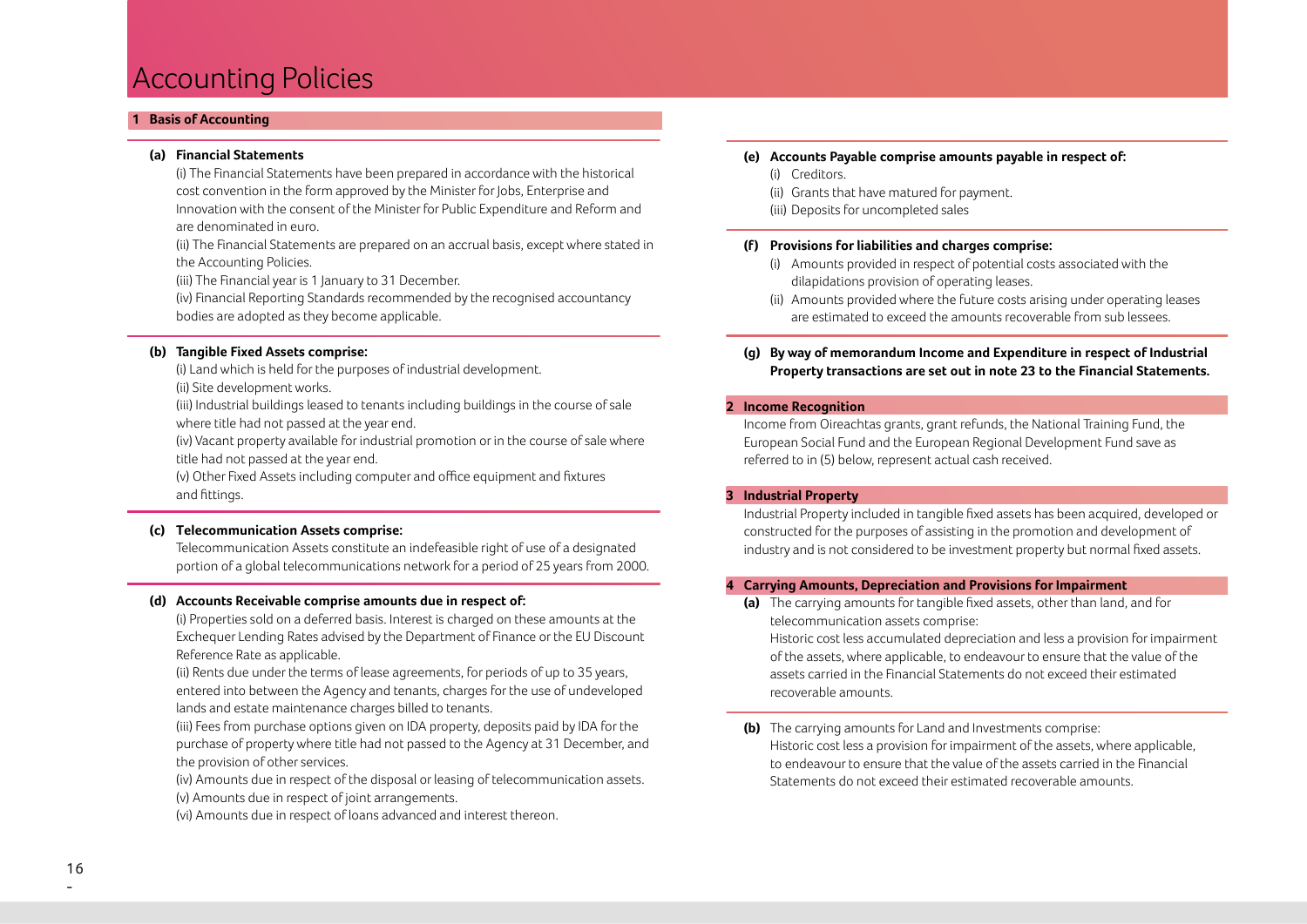- **(c)** Depreciation is calculated in order to write off the cost of assets less, where applicable, any impairment provision over their estimated remaining useful lives. No provision for depreciation is made in respect of land or investments.
- **(d)** Provisions for impairment may be made following reviews of fixed assets and telecommunication assets carried out by officers of IDA or independent valuers, as appropriate, if events or changes in circumstances or economic conditions indicate that the carrying amount of the assets may not be fully recoverable. Any such provisions will be recognised in the Operating Account in the year in which they are made.

 Where a subsequent review indicates that the circumstances which gave rise to a provision for impairment no longer exist or have changed materially the accumulated provision for impairment will be reduced accordingly.

 **(e)** The cost of land, site development and industrial property includes an apportionment of administration costs associated with the acquisition or development of the assets.

#### **5 Deferred Income**

 European Regional Development Fund grants received in respect of the purchase or development of fixed assets are treated as a deferred credit and are amortised to the operating account annually over the useful economic life of the assets to which they relate.

#### **6 Accounting for Bad and Doubtful Debts**

 Known bad debts are written off and specific provision is made for any amount the collection of which is considered doubtful.

#### **7 Grants Payable**

 Grants are accrued in the Financial Statements when the grantee complies with stipulated conditions.

#### **8 Foreign Currencies**

 Assets and liabilities denominated in foreign currencies are translated at the exchange rates ruling at the Balance Sheet date. Revenues and costs are translated at the exchange rates ruling at the dates of the underlying transactions.

 Profits and losses arising from foreign currency translations and on settlement of amounts receivable and payable in foreign currency are dealt with in the Operating Account.

#### **9 Operating Leases**

 The rentals under operating leases are dealt with in the Financial Statements as they fall due. In the case of industrial property available for promotion a provision is made, where applicable, for future rental payments by the Agency.

#### **10 Capital**

 Capital represents funds utilised for the acquisition and development of industrial property, the acquisition of other fixed assets and telecommunication assets taking account of disposals, depreciation charges and, where applicable, provisions for impairment in the carrying amounts.

#### **11 Superannuation**

 All IDA staff are employees of Forfás and are seconded to the Agency by Forfás. Legislation requires Forfás to prepare and administer pension schemes for the granting of pension entitlements to its staff including staff seconded to IDA. Forfás is also responsible for pension reporting requirements, including those set out under FRS 17. Voluntary early retirement costs paid directly by IDA and all pension contributions deducted from staff are accounted for in the Operating Account in the period in which they arise.

 On 19 December 2013 The Industrial Development (Forfás) Dissolution Bill was published and is expected to be enacted in Quarter 3 of 2014. The Bill makes provision for the dissolution of Forfás and for (i) the establishment of IDA Ireland as a separate legal employer (ii) IDA to establish a superannuation scheme (iii) IDA's own staff becoming members of the scheme and (iv) IDA accounting for the associated Pension Liabilites under FRS 17. The Department of Jobs, Enterprise and Innovation will have legal responsibility for the existing Pension Schemes, pensioners and former staff with preserved benefits.

#### **12 Contributions to the Exchequer**

 Contributions to the Exchequer are accounted for on the basis of payments made in the year.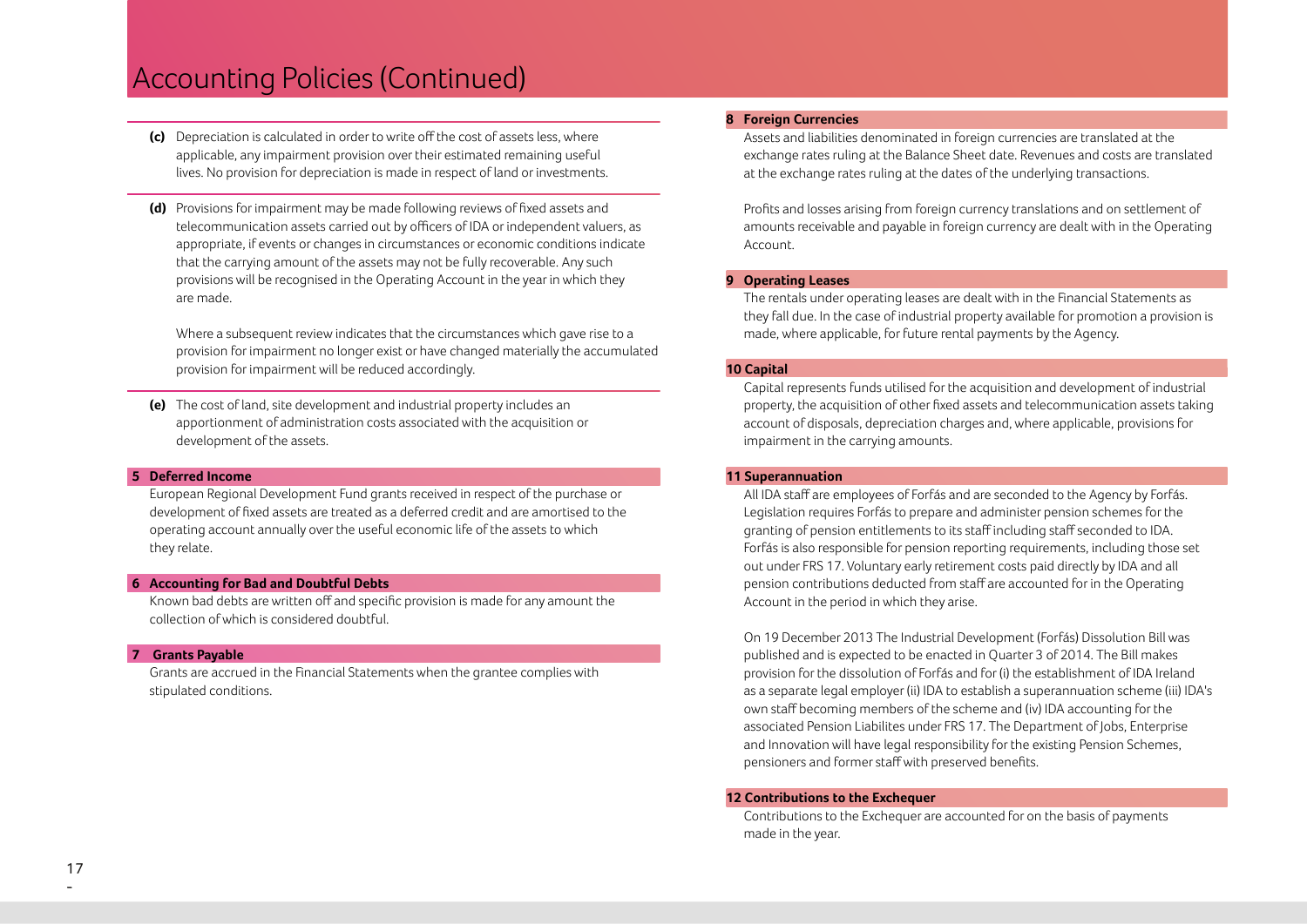## Operating Account For Year Ended 31 December 2013 Balance Sheet

|  |  |  | For Year Ended 31 December 2013 |  |
|--|--|--|---------------------------------|--|
|--|--|--|---------------------------------|--|

As at 31 December 2013

|                                                             | Notes          | 2013<br>€'000 | 2012<br>€'000 |
|-------------------------------------------------------------|----------------|---------------|---------------|
| Income                                                      |                |               |               |
| Oireachtas Grants                                           | 1              | 126,360       | 131,822       |
| National Training Fund                                      | $\overline{2}$ | 3,000         | 3,000         |
| EU - INTERREG 111A Programme                                | 3              | 38            | 461           |
| EU & Exchequer Co-Funded Research Technology                |                |               |               |
| and Innovation (RTI) for Industry Programme                 | $\overline{4}$ |               | 983           |
| Grant Refunds                                               | 6              | 2,444         | 3,132         |
| Rental Income                                               |                | 1,674         | 2,079         |
| Less Rental Income received from Enterprise Ireland Clients |                | (14)          |               |
| Other Income                                                | 7              | 2,516         | 1,129         |
| Profit on Disposal of Assets                                | 8              | 4,441         | 3,492         |
|                                                             |                | 140,459       | 146,098       |
| <b>Expenditure</b>                                          |                |               |               |
| Grants Payable                                              | 9              | 87,951        | 89,275        |
| Promotion, Administration and General Expenses              | 10(a)          | 40,783        | 38,500        |
| Industrial Building Charges                                 | 11             | 4,670         | 13,163        |
| Depreciation & Impairment Charges                           | 12             | 13,802        | 25,484        |
|                                                             |                | 147,206       | 166,422       |
|                                                             |                |               |               |
| <b>Net Operating (Deficit) for Year</b>                     |                | (6,747)       | (20, 324)     |
| Contribution to the Exchequer                               | 13             |               | (223)         |
| Balance at 1 January                                        |                | (12, 456)     | (19,020)      |
| Transfer from Capital                                       | 14             | 15,985        | 27,111        |
| <b>Balance at end of Year</b>                               |                | (3,218)       | (12, 456)     |

Amounts shown under Income and Expenditure are in respect of continuing activities. There are no recognised gains or losses, other than those dealt with in the Operating Account.

The Basis of Accounting, Accounting Policies, Cash Flow Statement and Notes 1 to 27 form part of these Financial Statements.

On behalf of the Board:

Frank Ryan Chairman

Barry O'Leary Chief Executive Officer

Serry theary weaker. am histrary

Heather Ann McSharry Chairman Audit Finance & Risk Committee

|                                             | Notes | 2013<br>€'000 | 2012<br>€'000 |
|---------------------------------------------|-------|---------------|---------------|
| <b>Tangible Fixed Assets</b>                |       |               |               |
| <b>Industrial Property</b>                  | 15    | 99,928        | 116,117       |
| Other Fixed Assets                          | 16    | 531           | 327           |
|                                             |       | 100,459       | 116,444       |
| <b>Intangible Assets</b>                    | 17    |               |               |
| Telecommunication Assets                    |       |               |               |
| <b>Total Tangible and Intangible Assets</b> |       | 100,459       | 116,444       |
| Current Assets                              |       |               |               |
| Accounts Receivable                         | 18    | 10,672        | 9,747         |
| Cash at Bank and on hand                    |       | 21,524        | 17,271        |
|                                             |       | 32,196        | 27,018        |
| Current Liabilities<br>Accounts Payable     | 19    | (5,659)       | (3,057)       |
|                                             |       |               |               |
| <b>Net Current Assets</b>                   |       | 26,537        | 23,961        |
| <b>Long Term Receivables</b>                |       |               |               |
| Accounts Receivable: amounts falling due    |       |               |               |
| after more than one year                    | 18    | 164           | 150           |
| Long Term Payables                          |       |               |               |
| Accounts Payable: amount falling due        |       |               |               |
| after more than one year                    | 19    |               | (2,905)       |
| Provisions                                  |       |               |               |
| Provisions for Liabilities and Charges      | 20    | (29, 919)     | (33, 624)     |
|                                             |       |               |               |
| <b>Deferred Income</b>                      |       |               |               |
| EU INTERREG 111A Programme                  | 3     |               | (38)          |
| Net Assets                                  |       | 97,241        | 103,988       |
| Representing:                               |       |               |               |
| Capital                                     | 14    | 100,459       | 116,444       |
| <b>Operating Account</b>                    |       | (3, 218)      | (12, 456)     |
|                                             |       |               |               |
|                                             |       | 97,241        | 103,988       |
|                                             |       |               |               |

On behalf of the Board:

Frank Ryan Chairman

Barry O'Leary Chief Executive Officer

Serry theary weaker. am histrarkel

Heather Ann McSharry Chairman Audit Finance & Risk Committee

18 -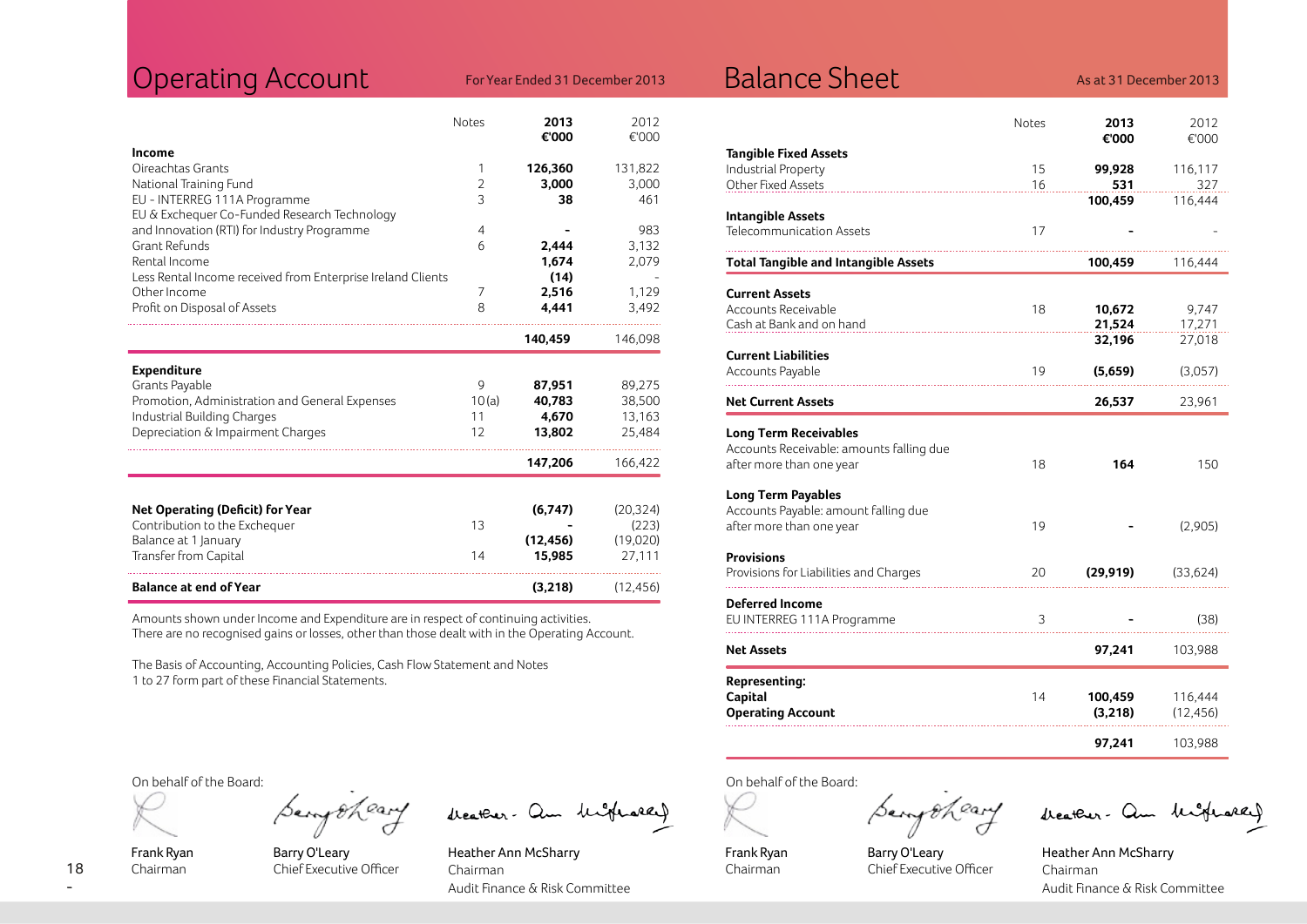## Cash Flow Statement For Year Ended 31 December 2013

|                                                                                             | Notes      | 2013<br>€'000    | 2012<br>€'000    |
|---------------------------------------------------------------------------------------------|------------|------------------|------------------|
| Reconciliation of Net Operating Deficit to net cash<br>inflow from operating activities     |            |                  |                  |
| Net Operating (Deficit) for Year<br><b>Depreciation &amp; Impairment Charges:</b>           |            | (6,747)          | (20, 324)        |
| - Industrial Property                                                                       | 12         | 13,503           | 25,012           |
| - Other Fixed Assets & Telecommunication Assets                                             | 12         | 299              | 472              |
| EU - INTERREG 111A Programme Grant Amortised<br><b>Expenditure Capitalised</b>              | 3<br>10(a) | (38)<br>(17)     | (461)<br>(24)    |
| Profit on Disposal of Assets                                                                | 8          | (4, 441)         | (3, 492)         |
| <b>Bank Interest</b>                                                                        | 7          | (224)            | (403)            |
| (Increase) / Decrease in Accounts Receivable amounts                                        |            |                  |                  |
| falling due within one year                                                                 |            | (925)            | 153              |
| (Decrease) / Increase in Accounts Payable<br>amounts falling due within one year            |            | 2,602            | 2,653            |
| (Decrease) in Provisions and Charges                                                        |            | (3,705)          | (199)            |
| (Increase) / Decrease in Accounts Receivable                                                |            |                  |                  |
| amounts falling due after more than one year                                                |            | (14)             | 230              |
| Increase / (Decrease) in Accounts Payable amounts falling<br>due after more than one year   |            | (2,905)          | (19, 861)        |
| <b>Net Cash (Outflow) from Operating Activities</b>                                         |            | (2,612)          | (16, 244)        |
| <b>Cash Flow Statement</b>                                                                  |            |                  |                  |
| Net Cash (Outflow) from Operating Activities                                                |            | (2,612)          | (16, 244)        |
| Contribution to the Exchequer                                                               | 13         |                  | (223)            |
|                                                                                             |            |                  |                  |
| Returns on Investment and Servicing of Finance                                              | 24(a)      | 224              | 403              |
| Capital expenditure and financial investment                                                |            |                  |                  |
| Acquisitions                                                                                | 24(b)      | (1,784)          | (1,403)          |
| Disposals                                                                                   | 24(c)      | 8,425            | 6,546            |
|                                                                                             |            |                  |                  |
| <b>Management of Liquid Resources</b><br>(Payment into) / Withdrawal of short term deposits | 24(d)      | (5,500)          | 15,000           |
| (Decrease) / Increase in cash for the period                                                |            | (1, 247)         | 4,079            |
| Reconciliation of net cash flow to movement in net funds                                    |            |                  |                  |
| (Decrease) / Increase in cash for the period                                                |            | (1, 247)         | 4,079            |
| Increase / (Decrease) in liquid resources                                                   | 24(d)      | 5,500            | (15,000)         |
| Movement in net funds in the period                                                         |            | 4,253            | (10, 921)        |
| Net funds at 1 January<br>Net funds at 31 December                                          | 24(d)      | 17,271<br>21,524 | 28,192<br>17,271 |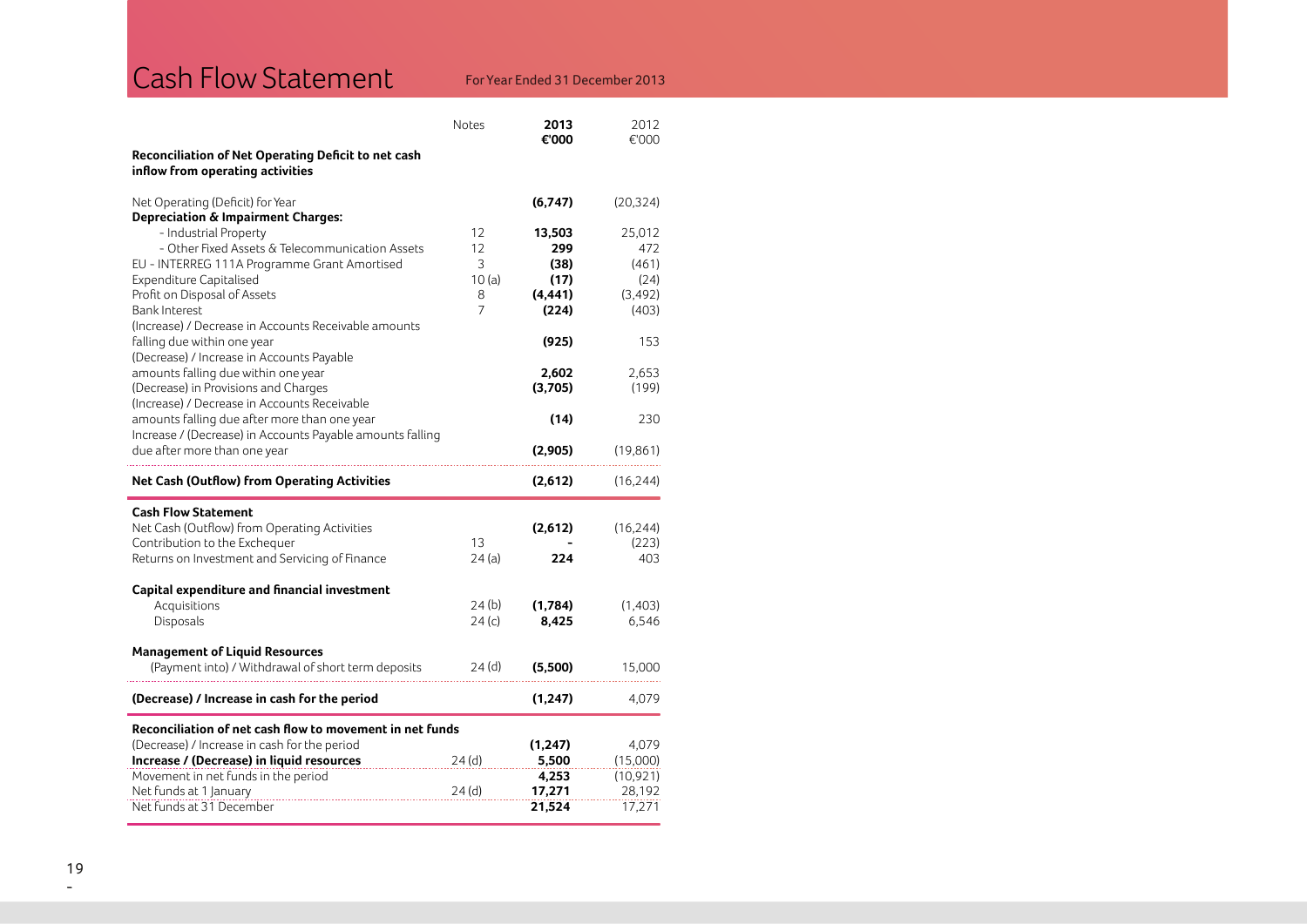#### **1 Oireachtas Grants**

The Oireachtas Grants are provided under section 35 of the Industrial Development (Science Foundation Ireland) Act 2003. The aggregate amount provided to IDA in respect of Grants for Industry and Grants for Industrial Property in the period 1 January 1994 to 31 December 2013 was €2.19bn.

The Oireachtas Grants as shown in the Financial Statements consist of:

|                                                    |                  | 2013    | 2012    |
|----------------------------------------------------|------------------|---------|---------|
|                                                    |                  | €'000   | €'000   |
| Grant for Promotion and Administration Expenditure | Subhead A5 (i)   | 40.360  | 35.822  |
| Grant for Industry                                 | Subhead A5 (ii)  | 82.000  | 85,000  |
| Grant for Industrial Property                      | Subhead A5 (iii) | 4.000   | 11.000  |
|                                                    |                  | 126.360 | 131.822 |

Additional Grant for Promotion and Administration Expenditure was made available and drawn down during the year following the transfer of functions from Forfás (see note 5), €2.5m in respect of recurring costs and a €1.806m allocation transferred from the Forfás Oireachtas grant allocation.

#### **2 National Training Fund**

Included in the training grant payments of €3.033m (see note 9) are training grant payments of €3m (€3m in 2012) which were met with funds received through the Department of Jobs, Enterprise and Innovation from the National Training Fund, which is administered through the Department of Education & Skills Subhead B3.

#### **3 European Union INTERREG 111A Programme**

The purpose of the programme is to support cross border co-operation, social cohesion and economic development between regions of the EU. Under the programme IDA and the Department of Enterprise Trade and Investment (DETI) in Northern Ireland were awarded a grant of €10m, of which €4m was allocated to IDA and €6m to DETI. The grant was awarded for the purpose of assisting in the development of business parks to international standards in Letterkenny and Derry which are jointly promoted for inward investment.

In 2005 IDA received the grant allocation of €4m. In accordance with the Agency's accounting policies the final €0.038m (€0.461m in 2012) of this amount was transferred from deferred income to the Operating account in 2013.

#### **4 EU & Exchequer Co-Funded Research Technology and Innovations (RTI) for Industry Programme**

This measure is designed to improve the level and quality of research and development undertaken by companies in Ireland by co-funding projects to be carried out by them. The fund is administered by Enterprise Ireland and payments made out of this fund are shown in note 9.

#### **5 ForFás and Shannon Development Integration (a) Forfás**

On 16 April 2013, the Government formally noted the intention of the Minister for Jobs, Enterprise and Innovation to integrate the research and policy advisory functions of Forfás into the Department of Jobs, Enterprise and Innovation. The Industrial Development (Forfás Dissolution) Bill which makes provision for the dissolution of Forfás and the transfer of its functions to the Minister for Jobs, Enterprise and Innovation, Enterprise Ireland, IDA Ireland and the Health and Safety Authority was published on 19 December 2013. During the year Forfás assigned the leases of Wilton Park House, Knockmaun House and Carrisbrook House to IDA, and subsequently 12 staff also transferred to manage the operations of the buildings. Additional A5 (i) Oireachtas Grant was made available in the year and comprised amounts for annual rent and maintenance of Knockmaun House and Carrisbrook House, additional annual staff costs and once off items including the prepayment of rent at Wilton Park House.

#### **(b) Shannon Development**

On 27 November 2013 the remit of IDA was extended to include the Foreign Direct Investment client portfolio of Shannon Development, with the subsequent transfer of 4 staff. Two grants with an aggregate value of  $\epsilon$ 401,000 were processed after this date, and on the recommendation of IDA, paid by Shannon Development.

#### **6 Grant Refunds**

When the conditions of a grant agreement are breached by a client company, the grant is recoverable. During the year the Agency received €2.444m (€3.132m in 2012) relating to grant refunds.

| <b>7 Other Income</b>                                    |       |       |
|----------------------------------------------------------|-------|-------|
|                                                          | 2013  | 2012  |
|                                                          | €'000 | €'000 |
| Income from sub-letting Property re-assigned from Forfás | 1.104 |       |
| Private sector sublets of Leased Office Accommodation    | 688   |       |
| <b>Bank Interest</b>                                     | 224   | 403   |
| Fee Income in respect of Undeveloped Lands               | 391   | 288   |
| Interest on Industrial Property Transactions             | 99    | 412   |
| Sundry Income                                            | 10    | 26    |
|                                                          | 2.516 | 1.129 |

| <b>8 Profit on Disposal of Assets</b>           |           |           |
|-------------------------------------------------|-----------|-----------|
|                                                 | 2013      | 2012      |
|                                                 | €'000     | €'000     |
| Consideration (net of fees and direct expenses) | 8.425     | 6.546     |
| <b>Historical Costs</b>                         | (20, 950) | (13, 236) |
| Write back of provision for impairment          | 10.018    | 1.734     |
| Write back of provision for depreciation        | 6.948     | 8.448     |
|                                                 | 4.441     | 3.492     |

The profit on disposal of €4.441m is stated net of losses of €177,000.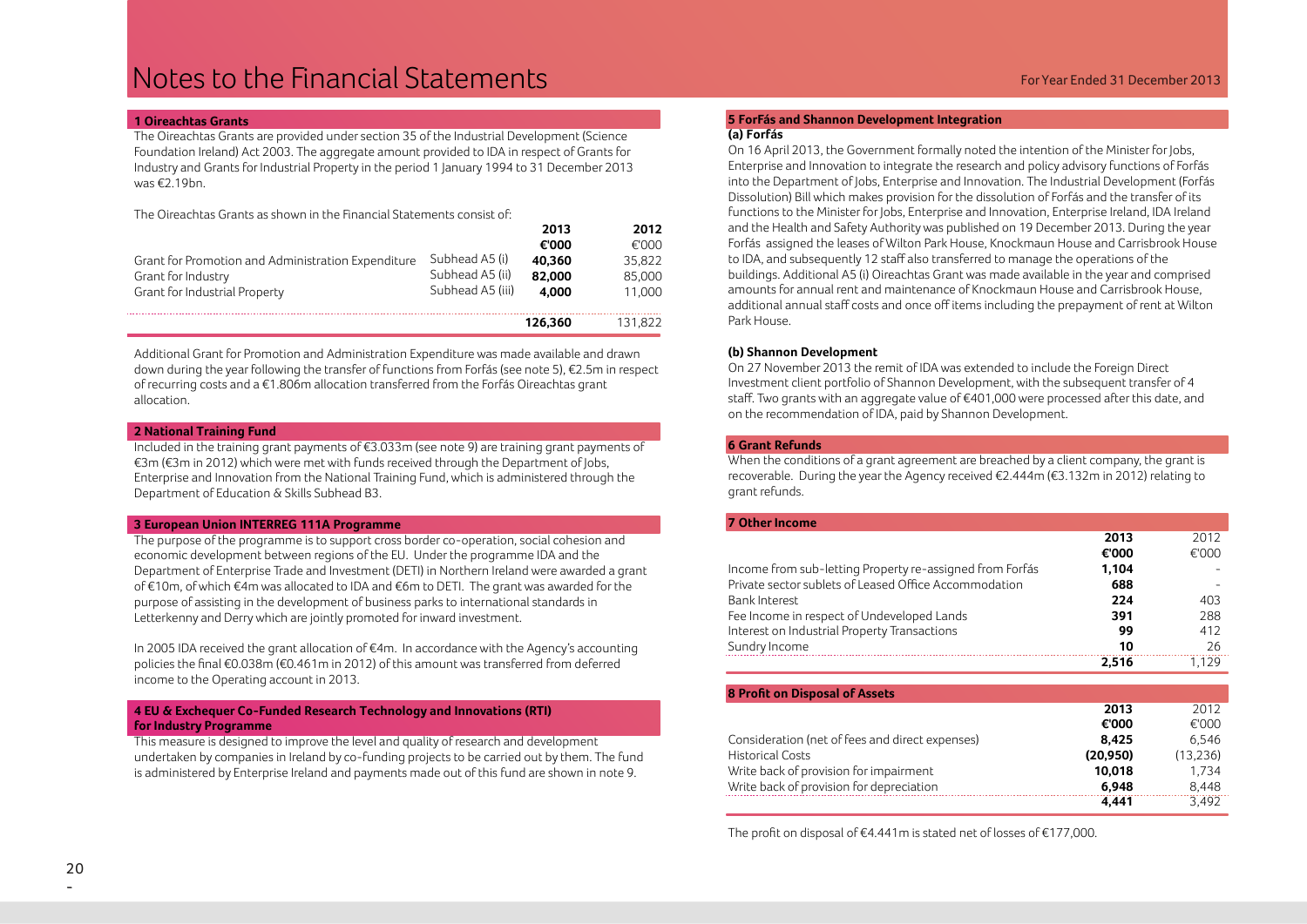## **Notes to the Financial Statements (Continued)** For Year Ended 31 December 2013

| 9 Grants Payable                                              |        |        |
|---------------------------------------------------------------|--------|--------|
|                                                               | 2013   | 2012   |
|                                                               | €'000  | €'000  |
| Capital                                                       | 12,163 | 16,286 |
| Employment                                                    | 14.970 | 23.119 |
| <b>R&amp;D</b>                                                | 57,785 | 43,525 |
| Training                                                      | 3,033  | 5,362  |
| Research Technology & Innovation (RTI) for Industry Programme |        |        |
| (see also note 4)                                             |        | 983    |
|                                                               | 87,951 | 89.275 |

On 27 November 2013 the remit of IDA was extended to include the Foreign Direct Investment client portfolio of Shannon Development, with the subsequent transfer of 4 staff. Two grants with an aggregate value of €401,000 were processed after this date, and on the recommendation of IDA, paid by Shannon Development.

| <b>10 Promotion, Administration and General Expenses</b>         |         |          |
|------------------------------------------------------------------|---------|----------|
|                                                                  | 2013    | 2012     |
| (a)                                                              | €'000   | €'000    |
| Board Members' fees, expenses and remuneration - see 10 (c)      | 240     | 258      |
| Other remuneration costs - see 10 (b)                            | 21,475  | 21,038   |
| Marketing, consultancy, promotions and advertising               | 9.109   | 8.890    |
| General Administration                                           | 9,353   | 9,584    |
| Costs of non-industrial leased property re-assigned from Forfás* | 3,265   |          |
| Audit Fee                                                        | 51      | 49       |
| Provision for Doubtful Debts                                     | (2,693) | (1, 295) |
| Less: Capitalisation of expenditure associated with              |         |          |
| industrial property development                                  | (17)    | (24)     |
|                                                                  | 40.783  | 38,500   |

\* Includes a provision of €400,000 for potential dilapidations on a property where the lease is due to terminate in July 2014.

| (b)                                            | 2013<br>€'000 | 2012<br>€'000 |
|------------------------------------------------|---------------|---------------|
| Other remuneration costs comprise:             |               |               |
| Wages and Salaries                             | 20,017        | 19,608        |
| Social Welfare Costs - Employer's Contribution | 1.095         | 1.059         |
| Pension Costs - Employer's Contribution        | 363           | 371           |
|                                                | 21.475        | 21,038        |

All IDA staff are employees of Forfás and are seconded to the Agency by Forfás. In 2013 €1.06m of pension levy has been deducted and paid over to the Department of Jobs, Enterprise and Innovation (see Accounting Policy 11 - Superannuation).

|                                            | 2013   | 2012   |
|--------------------------------------------|--------|--------|
| (c)                                        |        |        |
| Board members remuneration was as follows: | €'000  | €'000  |
| Liam O'Mahony (Chairman)                   |        |        |
| Barry O'Leary (Chief Executive)            |        |        |
| Lionel Alexander                           |        |        |
| Loretta Brennan Glucksman                  | n/a    | 11,970 |
| Mary Campbell                              | 11,970 | 10.801 |
| Peter Cassells                             | 11,970 | 7.208  |
| Dermot Curran                              |        |        |
| Paul Duffy                                 |        |        |
| Alan Gray                                  |        |        |
| Henry McGarvey                             | 11,970 | 11.970 |
| Heather Ann McSharry                       | 11,970 | 11,970 |
| Gerard O' Mahoney                          |        | 4.988  |

Board Members expenses in 2013 amounted to €9,822 broken down €3,154 mileage, €4,524 accommodation and €2,144 other travel, subsistence and vouched food expenses.

#### **Chief Executive Remuneration Package**

The Chief Executive Officer received a salary of €182,334 and is also entitled to a pension in line with the standard public sector entitlement.

#### **(d)**

#### **Annual Rent Payable in respect of Leased Office Accommodation**

|                      | No. of  | Lease Expiry | Gross Rent | Net Rent |
|----------------------|---------|--------------|------------|----------|
|                      | Offices | Date         | Payable    | Payable  |
|                      |         |              | 2013*      | 2013**   |
|                      |         |              | €'000      | €'000    |
| Head Office          |         | 2019         | 4,625      | 2,001    |
| Other Leased Offices | 2       | 2014-2034    | 2,282      | 1,179    |
| Regional Offices     | 4       | 2013-2028    | 300        | 300      |
| Overseas Offices     | 15      | 2013-2019    | 1,308      | 1,308    |
|                      |         |              | 8.515      | 4.788    |

The gross rent payable by the IDA in 2013 on its non-industrial properties amounted to €8.515m. The commitments in respect of leases at year end amounted to €8.013m, the difference being net decreases in rental charges in 2014 amounting to €502,000 due to the expiration of the Knockmaun lease.

- This takes account of amounts received from other State bodies and private tenants that occupy part of the office buildings concerned.
- (i) In the case of Head Office and six overseas offices accommodation is co-located with other State Agencies and / or the Irish Government missions.
- (ii) Two overseas office leases were renewed in 2013.
- (iii) One overseas office lease contains a break clause exercisable in 2015.
- (iv) The Agency does not own any property which is used or available for the accommodation of its staff.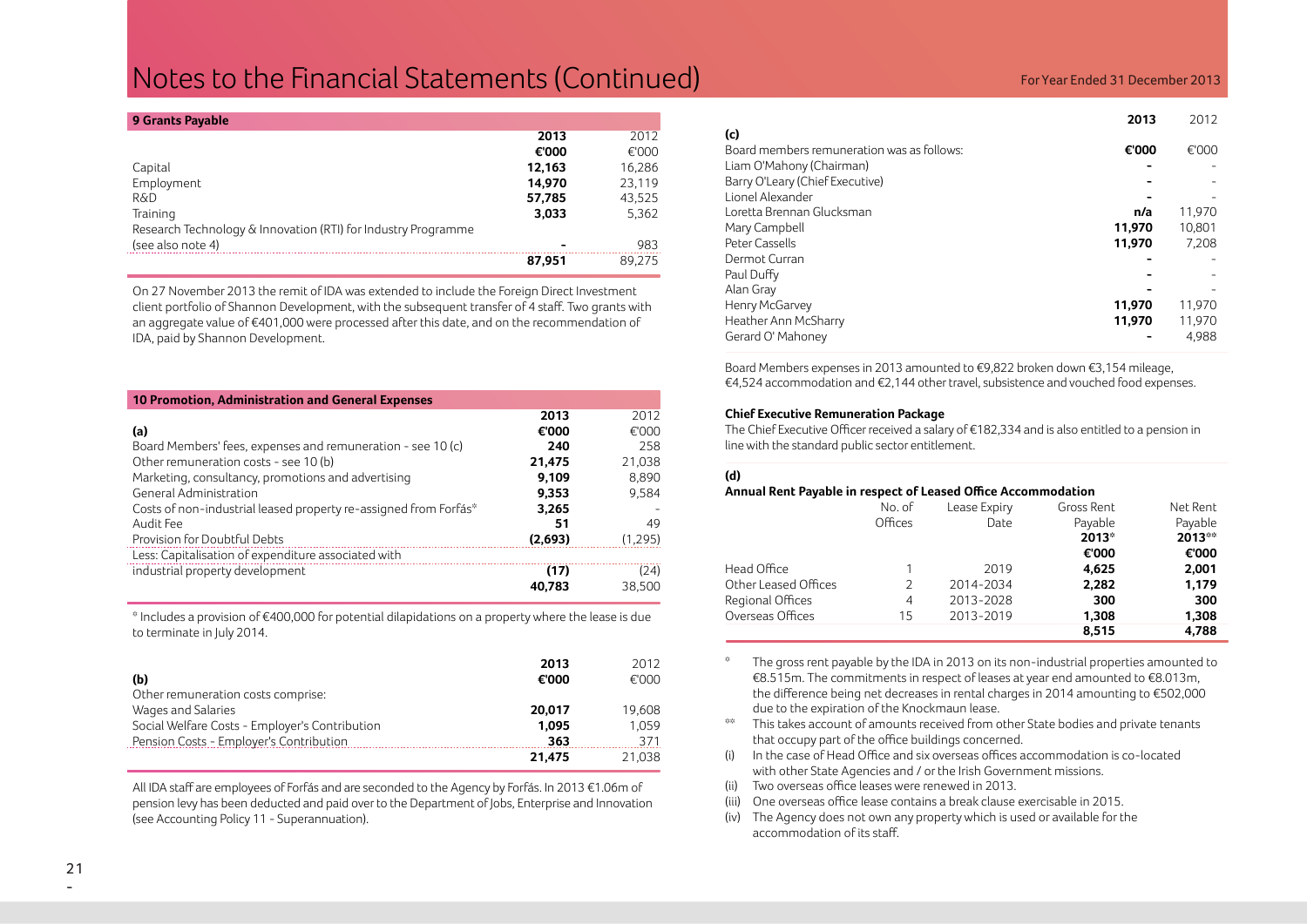#### **(e)**

#### **Commitments under Operating Leases**

The current annual commitment under operating leases is €15.143m. These leases will expire as follows:

|                                     |                                       | 2013 €'000<br>2012 €'000                                         |                                                                              |                                  |                                                       |                                                         |  |
|-------------------------------------|---------------------------------------|------------------------------------------------------------------|------------------------------------------------------------------------------|----------------------------------|-------------------------------------------------------|---------------------------------------------------------|--|
|                                     | Non-<br><b>Industrial</b><br>Property | <b>Industrial</b><br><b>Property</b><br><b>Occupied</b><br>under | <b>Industrial</b><br><b>Property</b><br>Available<br>for<br>leases Promotion | $Non-$<br>Industrial<br>Property | Industrial<br>Property<br>Occupied<br>under<br>leases | Industrial<br>Property<br>Available<br>for<br>Promotion |  |
| within one year<br>in the second to | 1.440                                 |                                                                  |                                                                              | 357                              |                                                       |                                                         |  |
| fifth years inclusive               | 402                                   | 3,148                                                            | 3,880                                                                        | 825                              | 2,204                                                 | 2,288                                                   |  |
| more than 5 years                   | 6,171                                 | 68                                                               | 34                                                                           | 2,490                            | 804                                                   | 1,826                                                   |  |
|                                     | 8,013                                 | 3,216                                                            | 3,914                                                                        | 3,672                            | 3,008                                                 | 4,114                                                   |  |

In 2013, Forfás assigned the leases on Wilton Park House, Knockmaun House and Carrisbrook House to the IDA. The IDA incurred non-effective expenditure of €1.286 million on rent and associated costs as a result of unoccupied office space in two of the buildings, as set out below. The vacancies have been long standing.

| <b>Building</b>                    | Total<br>Costs<br>€ | Vacancy<br>rate | Cost of<br>vacant<br>space<br>€ |
|------------------------------------|---------------------|-----------------|---------------------------------|
| Carrisbrook<br>House*<br>Knockmaun | 1,300,491           | 84.9%           | 1,103,986                       |
| House                              | 1.564.351           | 11.6%           | 181,778<br>1,285,764            |

\* Forfás paid rent of €98k in respect of Carrisbrook House in 2013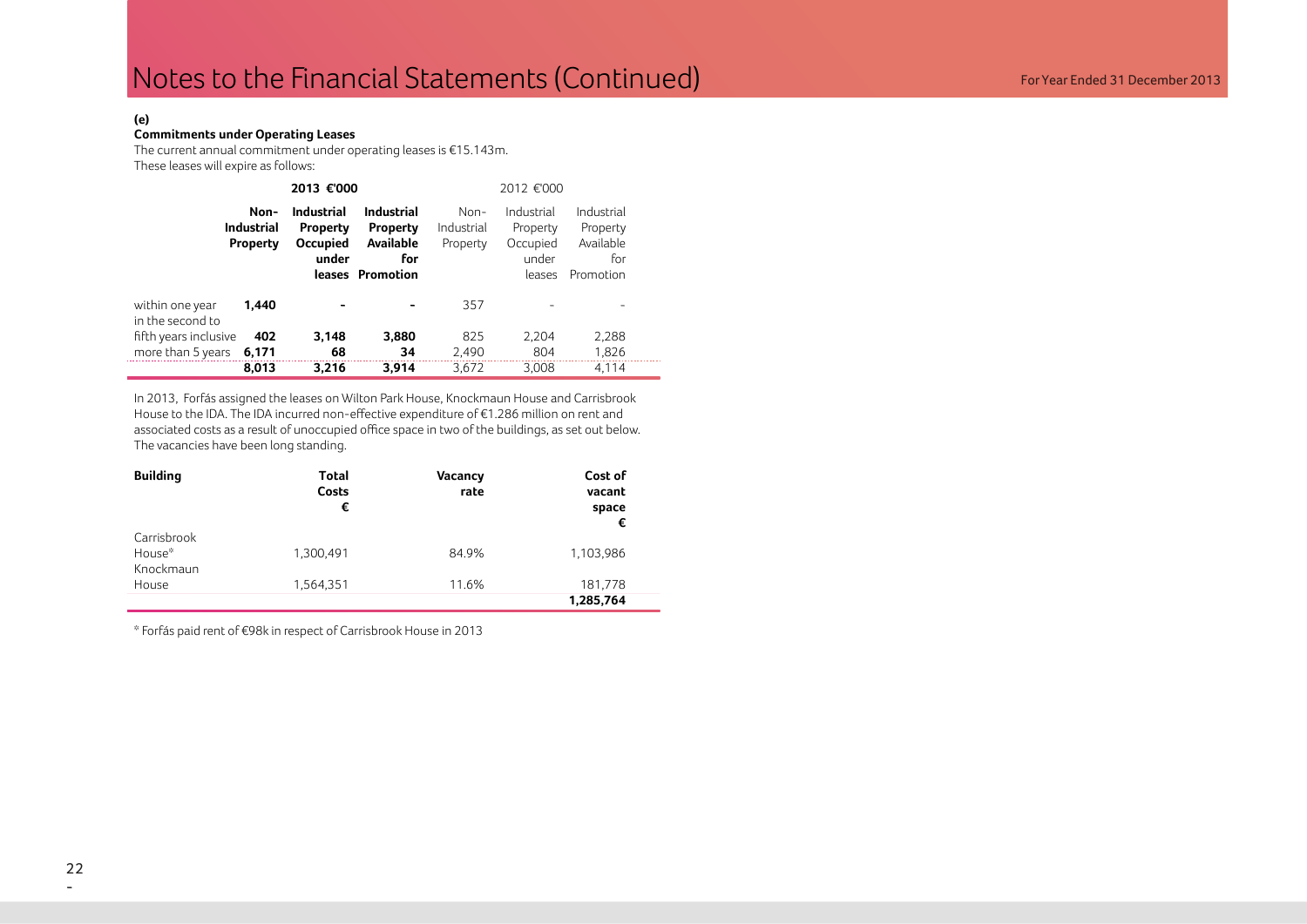## Notes to the Financial Statements (Continued)

#### **11 Industrial Building Charges**

These charges include the net costs associated with industrial buildings provided by the private sector, and the net movement on provisions in respect of operating leases as set out in note 20, together with insurance, security and maintenance costs in respect of all promotable industrial buildings held by IDA.

| 12 Depreciation & Impairment Charges |              |        |        |
|--------------------------------------|--------------|--------|--------|
|                                      |              | 2013   | 2012   |
|                                      | <b>Notes</b> | €'000  | €'000  |
| <b>Depreciation Charges</b>          |              |        |        |
| - Industrial Property                | 15           | 8.668  | 9.731  |
| - Other Fixed Assets                 | 16           | 299    | 472    |
| <b>Impairment Charges</b>            |              |        |        |
| - Industrial Property                | 15           | 4.835  | 15,281 |
|                                      |              | 13,802 | 25.484 |

Depreciation is calculated in order to write off the cost of assets less, where applicable, any impairment provision over their estimated remaining useful lives. No provision for depreciation is made in respect of land or investments. Impairment charges arise where the book value of Industrial Property, Telecommunications Assets or Investments exceed their estimated recoverable value.

#### **13 Contribution to the Exchequer**

By agreement with the Department of Jobs, Enterprise and Innovation receipts from promotion and administration activities, grant refunds, ESF receipts, the sale of industrial property and income derived from the sale and or leasing of telecommunication assets to the extent that they exceed the Agency's expenditure requirements, are refundable to the Exchequer. There are no contributions paid to the Exchequer in 2013 (€223k in 2012):

|                          | 2013  | 2012  |
|--------------------------|-------|-------|
|                          | €'000 | €'000 |
| Administration           |       | 201   |
| Grant Refunds            | -     | -     |
| Telecommunication Assets | -     | フフ    |
|                          | -     | 223   |

On the direction of the DJEI and DPER, the IDA paid an amount of €2.745m to the Exchequer in 2014 in respect of surplus funds held at the end of 2013.

| <b>14 Capital</b>                   |              |           |          |           |           |
|-------------------------------------|--------------|-----------|----------|-----------|-----------|
|                                     |              |           | 2013     |           | 2012      |
|                                     | <b>Notes</b> | €'000     | €'000    | €'000     | €'000     |
| At 1 January                        |              |           | 116.444  |           | 143,555   |
| <b>Net Movements on:</b>            |              |           |          |           |           |
| - Industrial Property               | 15           | (16, 189) |          | (26, 799) |           |
| - Other Fixed Assets                | 16           | 204       |          | (312)     |           |
| <b>Transfer to Operating Assets</b> |              |           | (15,985) |           | (27, 111) |
| At 31 December                      |              |           | 100,459  |           | 116.444   |

|  | For Year Ended 31 December 20 |  |
|--|-------------------------------|--|
|  |                               |  |

| 15 Tangible Fixed Assets - Industrial Property |          |                          |                                      |                                                               |           |
|------------------------------------------------|----------|--------------------------|--------------------------------------|---------------------------------------------------------------|-----------|
|                                                | Land     | Site<br>Develop-<br>ment | <b>Industrial</b><br><b>Property</b> | <b>Industrial</b><br>Property<br><b>OccupiedAvailable for</b> | Total     |
|                                                |          |                          | under<br>Leases                      | Promotion                                                     |           |
| Cost                                           | €'000    | €'000                    | €'000                                | €'000                                                         | €'000     |
| At 1 January                                   | 260,441  | 175,769                  | 18,084                               | 9,338                                                         | 463,632   |
| Additions                                      | 405      | 883                      |                                      |                                                               | 1,288     |
| <b>Transfers</b>                               |          |                          | 2,966                                | (2,966)                                                       |           |
| Disposals                                      | (2,977)  | (15, 840)                | (238)                                | (1, 517)                                                      | (20, 572) |
| At 31 December                                 | 257,869  | 160,812                  | 20,812                               | 4,855                                                         | 444,348   |
| <b>Provision for Impairment</b>                |          |                          |                                      |                                                               |           |
| At 1 January                                   | 166,541  | 16,084                   | 3,713                                | 4,493                                                         | 190,831   |
| Charge for Year                                | 4,655    | 42                       |                                      | 138                                                           | 4,835     |
| Transfers                                      |          |                          | 476                                  | (476)                                                         |           |
| Disposals                                      | (1, 475) | (7, 577)                 |                                      | (966)                                                         | (10,018)  |
| At 31 December                                 | 169,721  | 8,549                    | 4,189                                | 3,189                                                         | 185,648   |
| <b>Provision for Depreciation</b>              |          |                          |                                      |                                                               |           |
| At 1 January                                   |          | 144,205                  | 9,131                                | 3,348                                                         | 156,684   |
| Charge for Year                                |          | 7,985                    | 341                                  | 342                                                           | 8,668     |
| <b>Transfers</b>                               |          |                          | 2,408                                | (2,408)                                                       |           |
| Disposals                                      |          | (5,820)                  | (522)                                | (238)                                                         | (6,580)   |
| At 31 December                                 |          | 146,370                  | 11,358                               | 1,044                                                         | 158,772   |
| <b>Net Book Amount</b>                         |          |                          |                                      |                                                               |           |
| At 31 December                                 | 88,148   | 5,893                    | 5,265                                | 622                                                           | 99,928    |
| At 1 January                                   | 93,900   | 15,480                   | 5,240                                | 1,497                                                         | 116,117   |
| <b>Net Movement for Year</b>                   |          |                          |                                      |                                                               | (16, 189) |

(a) The estimated useful life of industrial property, by reference to which depreciation

| has been calculated, is as follows: |          |
|-------------------------------------|----------|
| (i) Buildings                       | 33 years |
| (ii) Site Development costs         | 10 years |

- (b) Included in the table above is an amount relating to a joint arrangement entered into in 2004 by the Agency with Fingal County Council to develop lands in Blanchardstown Dublin in the ownership of the Council, for subsequent sale to industrial undertakings. Under the terms of the arrangement, IDA is responsible for making infrastructural improvements to the lands. The Agency bears the full costs of this work and is entitled to receive half of the proceeds of any sales. The net book amount included above in relation to this arrangement is €Nil.
- (c) In 2009 IDA agreed a charge over industrial land which was the subject of an uncompleted sale in 2006 for €68.5m giving rise to a repayment obligation in the same amount. IDA made accelerated payments in 2012 in order to reduce the liability in future years. At the end of 2013 the amount repayable was €3.05m and this is the amount due on uncompleted sales detailed in note 19 dealing with Accounts Payable.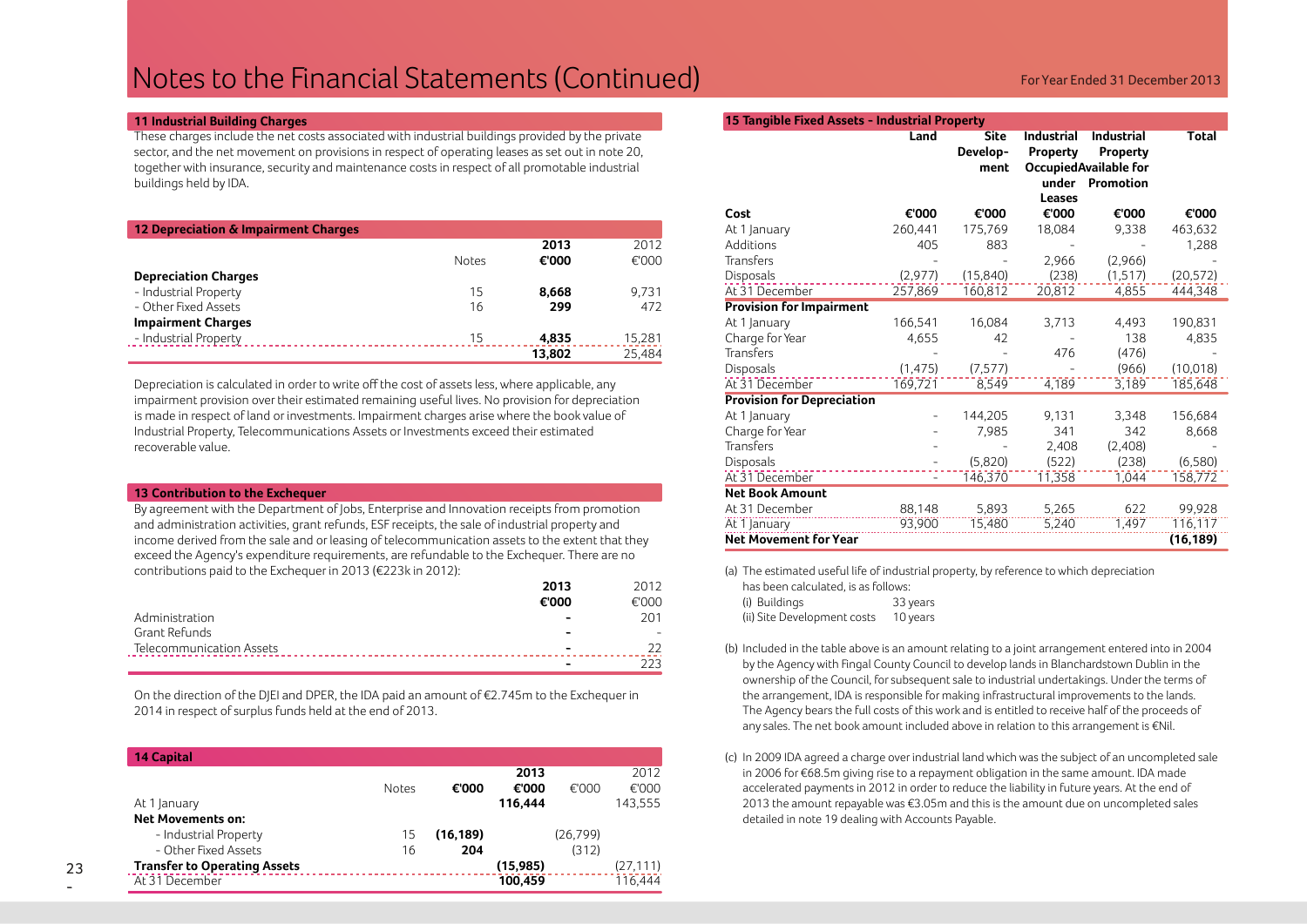## **Notes to the Financial Statements (Continued)** For Year Ended 31 December 2013

| <b>16 Other Fixed Assets</b>      |                                                                                  |       |
|-----------------------------------|----------------------------------------------------------------------------------|-------|
|                                   | Office and<br>Computer<br>Equipment,<br><b>Fixtures &amp;</b><br><b>Fittings</b> | Total |
| Cost                              | €'000                                                                            | €'000 |
| At 1 January                      | 8,813                                                                            | 8,813 |
| Additions                         | 513                                                                              | 513   |
| Disposals                         | (378)                                                                            | (378) |
| At 31 December                    | 8,948                                                                            | 8,948 |
| <b>Provision for Depreciation</b> |                                                                                  |       |
| At 1 January                      | 8,486                                                                            | 8,486 |
| Charge for Year                   | 299                                                                              | 299   |
| Disposals                         | (368)                                                                            | (368) |
| At 31 December                    | 8,417                                                                            | 8,417 |
| <b>Net Book Amount</b>            |                                                                                  |       |
| At 31 December                    | 531                                                                              | 531   |
| At 1 January                      | 327                                                                              | 327   |
| <b>Net Movement for Year</b>      | 204                                                                              | 204   |

The estimated useful life of fixed assets, by reference to which depreciation has been calculated, is as follows:

(i) Office Equipment/Fixtures and Fittings 5 years (ii) Computer Equipment 3 years

#### **17 Telecommunication Assets**

Acting pursuant to a Government decision IDA Ireland, in conjunction with the Department of Public Enterprise (now the Department of Communications, Energy and Natural Resources), entered into contracts in 1999 for the purchase of telecommunication assets in the form of an indefeasible right of use of a designated portion of a global telecommunications network for a period of 25 years from 2000. A portion of the capacity purchased by IDA was sold to a number of service providers. The remaining assets have an historical cost of €38.85m, which amount has been written off by way of an impairment charge of €21m in 2002 and aggregate depreciation of €17.85m over 8 years from 2000, resulting in a net book value of €Nil.

| <b>18 Accounts Receivable</b>                                                |         |         |
|------------------------------------------------------------------------------|---------|---------|
|                                                                              | 2013    | 2012    |
| Amounts falling due within one year:                                         | €'000   | €'000   |
| Accounts Receivable and Prepayments<br>Amounts due in respect of disposal of | 12.664  | 14.961  |
| <b>Telecommunication Assets</b>                                              | 3.206   | 3.206   |
| Provision for Doubtful debts                                                 | (5,303) | (8,508) |
| Amounts due in respect of disposal of Industrial Property                    | (1)     |         |
| Interest Receivable                                                          | 106     | 88      |
|                                                                              | 10.672  | 9.747   |
| Amounts falling due after more than one year:                                |         |         |
| Amounts due in respect of disposal of Industrial Property                    | 164     | 150     |
|                                                                              | 10,836  | 9,897   |

| <b>19 Accounts Payable</b>                    |                |       |
|-----------------------------------------------|----------------|-------|
|                                               | 2013           | 2012  |
| Amounts falling due within one year:          | €'000          | €'000 |
| <b>Accounts Payable and Accruals</b>          | 2.561          | 2.847 |
| Amount due on Uncompleted Sales               | 3.098          | 210   |
|                                               | 5.659          | 3,057 |
| Amounts falling due after more than one year: |                |       |
| Amount due on Uncompleted Sale                | $\blacksquare$ | 2,905 |
|                                               |                | 2,905 |

The amount due in respect of uncompleted sales of €3.098m includes an amount of €3.05m relating to the amount owing on industrial land as set out in note 15 (c) dealing with industrial property.

| <b>20 Provision for Liabilities and Charges</b> |         |        |  |
|-------------------------------------------------|---------|--------|--|
|                                                 | 2013    | 2012   |  |
| <b>Operating Leases Provision</b>               | €'000   | €'000  |  |
| At 1st January                                  | 33.624  | 33.823 |  |
| Net (reduction) / charge for the year           | (3.705) | (199)  |  |
| <b>Total at 31 December</b>                     | 29.919  | 33.624 |  |

The Operating Leases Provision comprises:

- Potential building reinstatement costs associated with obligations under operating leases.
- Future costs arising under operating leases estimated to exceed the amounts recoverable from sub lessees.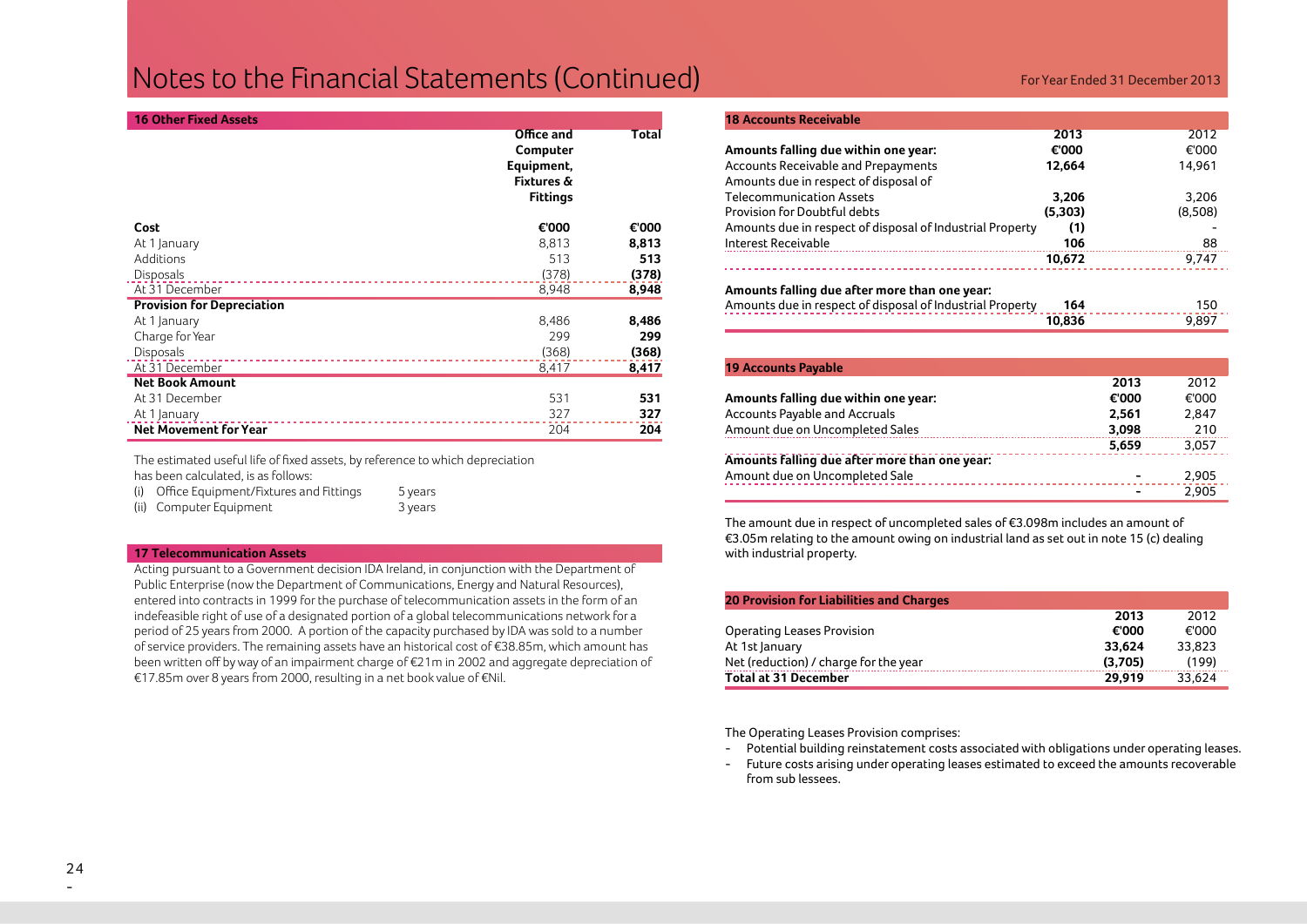## Notes to the Financial Statements (Continued) **For Statements** for Year Ended 31 December 2013

#### **21 Commitments**

It is estimated that future payments likely to arise from Grant Commitments amounted to €226m as at 31 December 2013 (2012: €225m).

Capital Commitments outstanding at 31 December 2013 on contracts for the acquisition and development of Industrial Property amounted to €9m (2012: €6m).

#### **22 Taxation**

Section 227 of the Taxes Consolidation Act, 1997, provides an exemption from tax for income of non-commercial state bodies. This exemption does not apply to deposit interest. Where interest receivable is subject to tax at source (e.g. DIRT), the net receivable amount is credited to the Operating Account.

In some countries in which the Agency operates, an exemption from local taxation has been availed of under the Governmental Services article of the relevant double taxation agreement. This position continues to be under review by the Agency which is actively seeking clarification to determine whether overseas employment taxes arise in any of the jurisdictions where this exemption has been availed of. The review could result in a liability to taxes but in view of the uncertainty in relation to the amount, if any, of such possible contingent liability no provision has been made in the financial statements for the year ended 31 December 2013.

| 23 Industrial Property Income and Expenditure |  |  |
|-----------------------------------------------|--|--|
|                                               |  |  |

|                                                         |              | 2013    | 2012      |
|---------------------------------------------------------|--------------|---------|-----------|
| Income:                                                 | <b>Notes</b> | €'000   | €'000     |
| Oireachtas Grant                                        |              | 4,000   | 11,000    |
| Rental Income IDA Ireland Client Companies              |              | 1,660   | 2,079     |
| Fee Income in respect of Undeveloped Lands              |              | 391     | 288       |
| Interest on Sales                                       | 7            | 99      | 412       |
| Profit on Disposal of Industrial Property               |              | 4.449   | 3,480     |
|                                                         |              | 10,599  | 17,259    |
| Expenditure:                                            |              |         |           |
| Promotion, Administration and General Expenses          |              | 1,374   | 1,353     |
| Industrial Building Charges                             | 11           | 4,670   | 13,163    |
| Depreciation Charges and Provisions                     | 12           | 13,503  | 25,012    |
|                                                         |              | 19,547  | 39,528    |
| Net Movement for Year                                   |              | (8,948) | (22, 269) |
| Transfer from Capital                                   | 14           | 16,189  | 26,799    |
| Contribution to Promotion and Administration activities |              | 7,241   | 4,530     |

#### **24 Gross Cash Flows**

|     |                                                             |              | 2013         | 2012            |
|-----|-------------------------------------------------------------|--------------|--------------|-----------------|
|     |                                                             | <b>Notes</b> | €'000        | €'000           |
| (a) | <b>Returns on Investment and Servicing of Finance</b>       |              |              |                 |
|     | <b>Bank Interest</b>                                        | 7            | 224          | 403             |
|     |                                                             |              | 224          | 403             |
| (b) | Capital expenditure and financial investment - Acquisitions |              |              |                 |
|     | <b>Expenditure Capitalised</b>                              | 10(a)        | 17           | 24              |
|     | Purchase of tangible fixed assets - Industrial Property     | 15           | (1,288)      | (1,243)         |
|     | Purchase of Other Fixed Assets                              | 16           | (513)        | (184)           |
|     |                                                             |              | (1,784)      | (1,403)         |
| (c) | Capital expenditure and financial investment - Disposals    |              |              |                 |
|     | Disposal of tangible fixed assets - Industrial Property     |              | 8,423        | 6,510           |
|     | Disposal of Other Fixed Assets                              |              | $\mathbf{2}$ | 6               |
|     | Disposal of Investments                                     |              |              | 30              |
|     |                                                             |              | 8,425        | 6,546           |
| (d) | <b>Analysis of Net Funds</b>                                |              |              |                 |
|     |                                                             | At 1         | Cash         | At 31           |
|     |                                                             | January      | <b>Flow</b>  | <b>December</b> |
|     |                                                             | 2013         |              | 2013            |
|     |                                                             | €'000        | €'000        | €'000           |
|     | Cash at Bank and on hand                                    | 6.271        | (1,247)      | 5,024           |
|     | Short term deposits                                         | 11,000       | 5,500        | 16,500          |
|     |                                                             | 17,271       | 4,253        | 21,524          |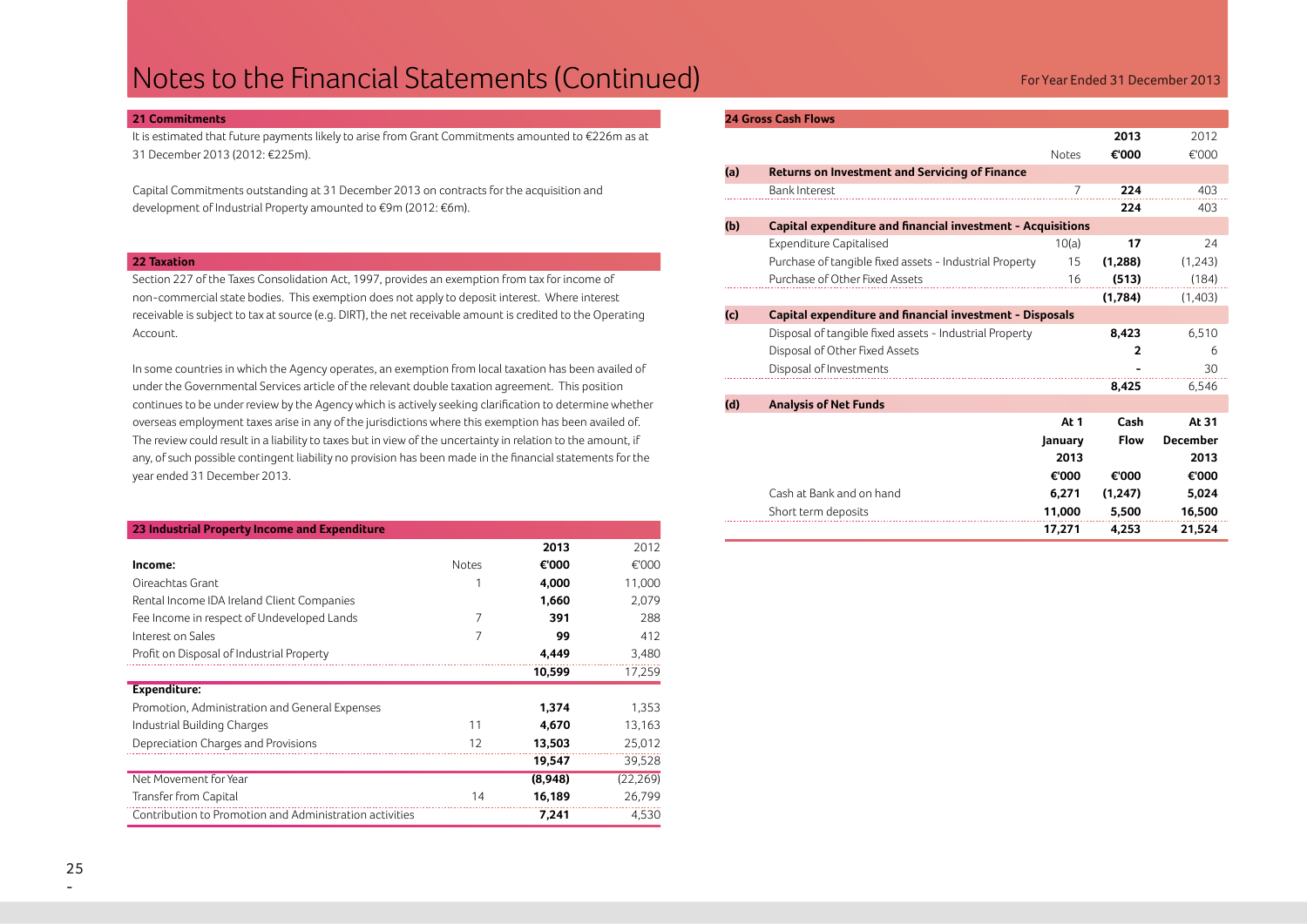#### **25 Contingent Liability**

The Agency is involved in legal proceedings in relation to its acquisition of lands by Compulsory Purchase Order. The case was heard in the High Court on 19 September 2013 and the Court found in favour of the Agency. The owners of the land have appealed the case to the Supreme Court. The Board does not expect this case to result in material liabilities in respect of legal costs for the Agency other than those already provided.

#### **26 Board Members - Disclosure of Transactions**

In the normal course of business the Agency may approve grants and may also enter into other contractual arrangements with undertakings in which IDA Board members are employed or otherwise interested.

The Agency adopted procedures in accordance with the guidelines issued by the Department of Public Expenditure and Reform in relation to the disclosure of interests by Board members and these procedures have been adhered to by the Board members and the Agency. During 2013, six transactions required disclosure as the relevant grants approvals or payments, related to companies in which Board members are employed or are otherwise associated. The transactions included 3 grant approvals totalling €8.7 million and 3 grant payments totalling €7.3 million.

In these cases the relevant Board members did not receive Board documentation on the proposed transaction nor did the members participate in or attend the discussions relating to the matters.

#### **27 Approval of Financial Statements**

The Financial Statements were approved by the Board on 14 May 2014.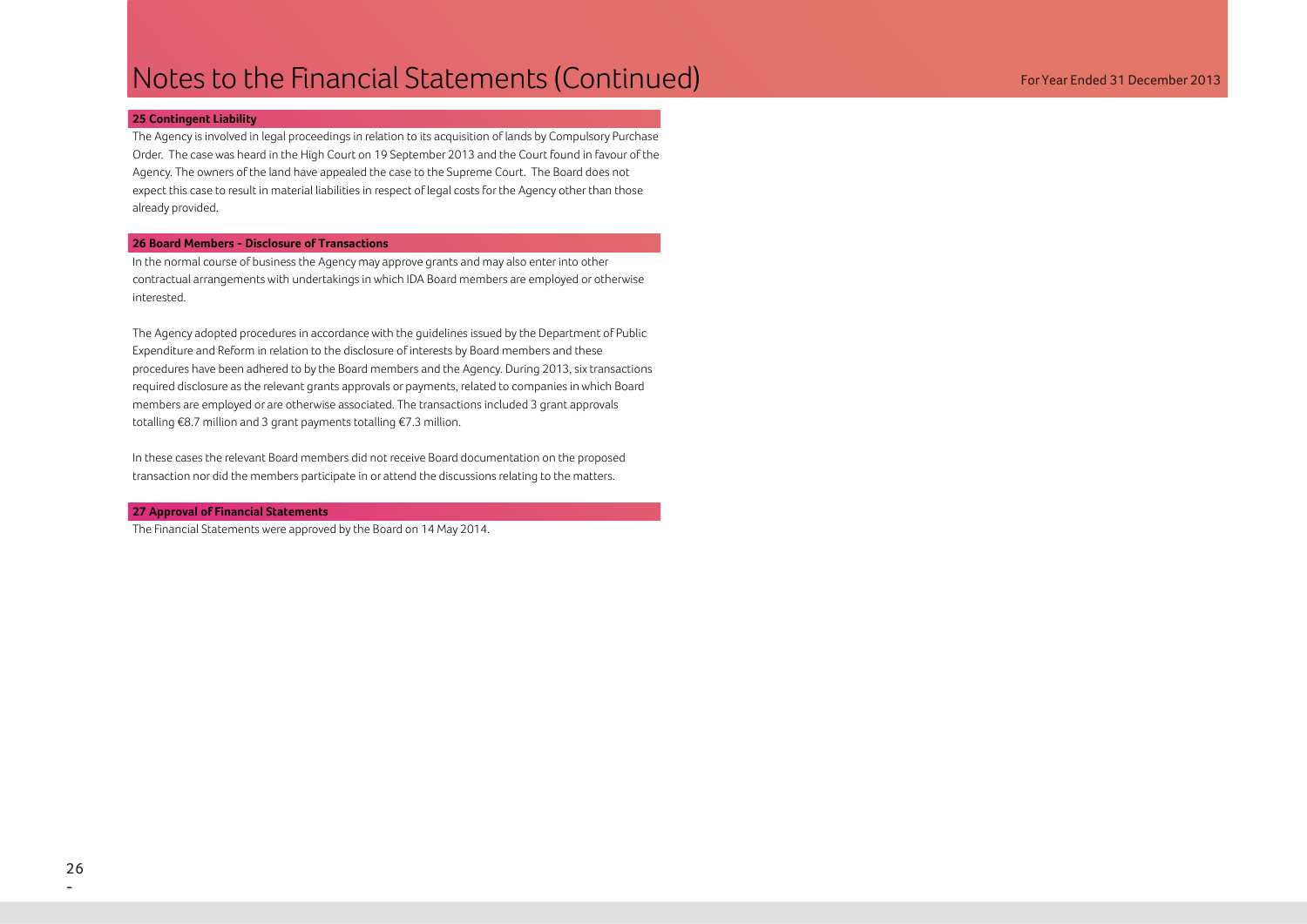## Organisational Structure